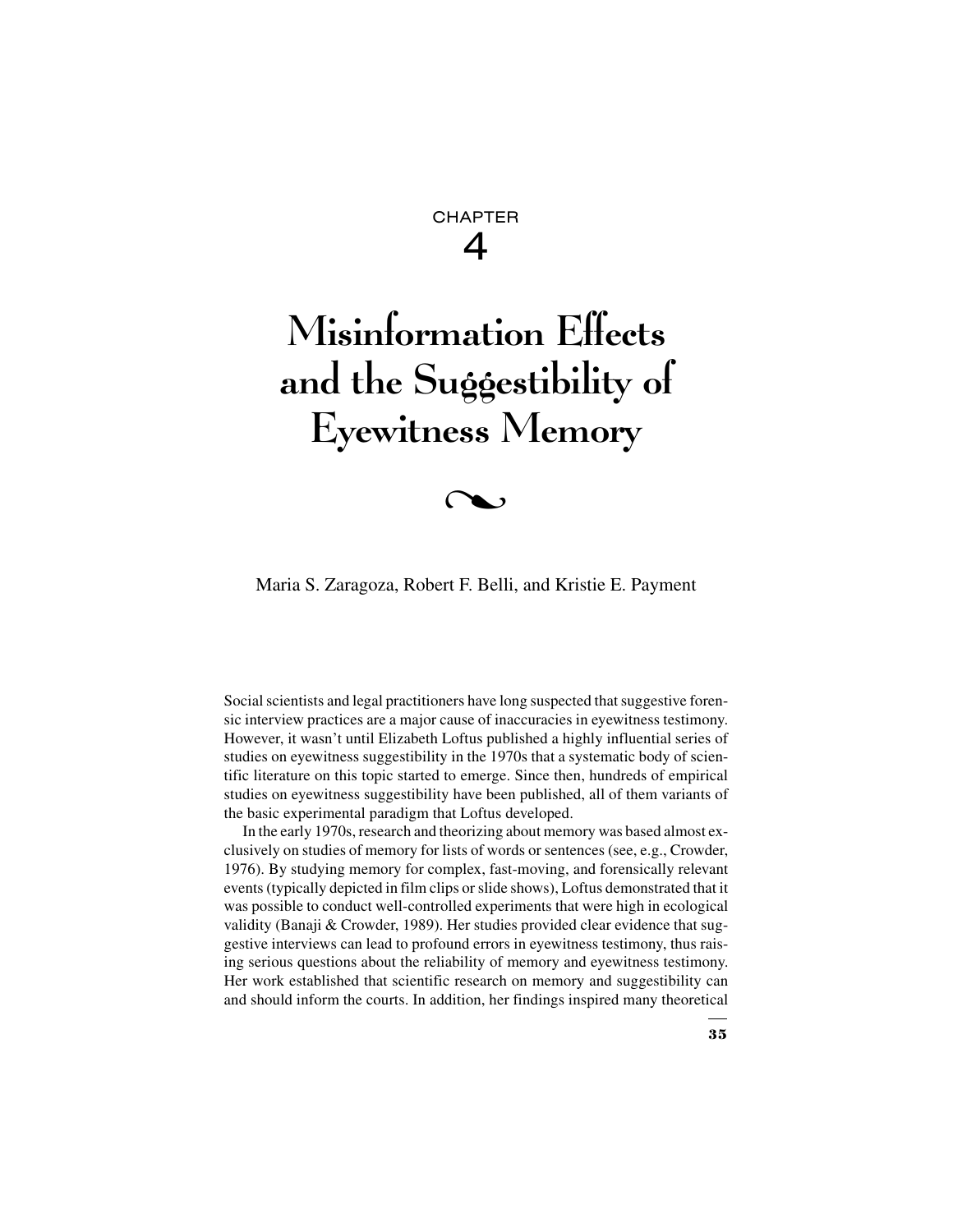debates about the constructive nature of memory, mechanisms of forgetting, and the permanence of memory.

In this chapter, we review the empirical evidence and theoretical proposals that have been put forward to account for the misinformation effect—the finding that exposure to misleading postevent information can lead eyewitnesses to report items and events they never actually saw.

## THE MISINFORMATION EFFECT

In the experimental paradigm introduced by Loftus, participants view a slide sequence depicting a complex and forensically relevant event, such as a traffic accident or theft. Immediately thereafter, participants are questioned about the event they witnessed. The critical manipulation is that the questioning includes leading or misleading information. Finally, participants are tested on their memory for the witnessed event. The dependent variable of interest is the extent to which misled participants incorporate the misleading suggestions into their eyewitness reports (as compared to control participants that were not misled).

Early demonstrations of the effects of leading questions revealed several ways in which eyewitness reports could be influenced. For example, for participants who had seen films of automobile accidents, the question, "About how fast were the cars going when they *smashed* into each other?" elicited higher estimates of speed, and more false claims of having seen broken glass on a later test, than questions that used verbs such as *bumped* or *hit* instead of *smashed* (Loftus & Palmer, 1974). Subsequent studies showed that misleading postevent questions could also cause a variety of other distortions in eyewitness reports. For example, Loftus (1977) had participants view an accident involving a green car and later exposed them to misleading questions that presupposed the car was blue. When later asked to select the color of the witnessed car from a color wheel, misled participants showed a marked tendency to shift their color responses in the direction of the misinformation by selecting a "blue-green" color, a tendency that was not observed in control participants. Thus, most misled participants reported a color that was a blend of the original and postevent information (see also Belli, 1988, for similar evidence of color blends following postevent information). Finally, other studies showed that participants could be led to report entire objects that were not present in the originally witnessed event. In Loftus (1975), participants who were asked, "How fast was the white sports car going when it passed the *barn* while traveling along the country road?" (when, in fact, no barn appeared in the scene) were much more likely to later claim they had seen a barn than were control participants who had not been misled (Loftus, 1975).

Important to note, this study also showed that misinformation was more likely to influence later testimony when the false information appeared as a presupposition, rather than the direct focus of the question. For example, participants who were directly asked "Did you see a barn in the film?" were much less likely to later claim they had seen a barn than those who'd answered the previous question where the presence of the barn was presupposed (Loftus, 1975).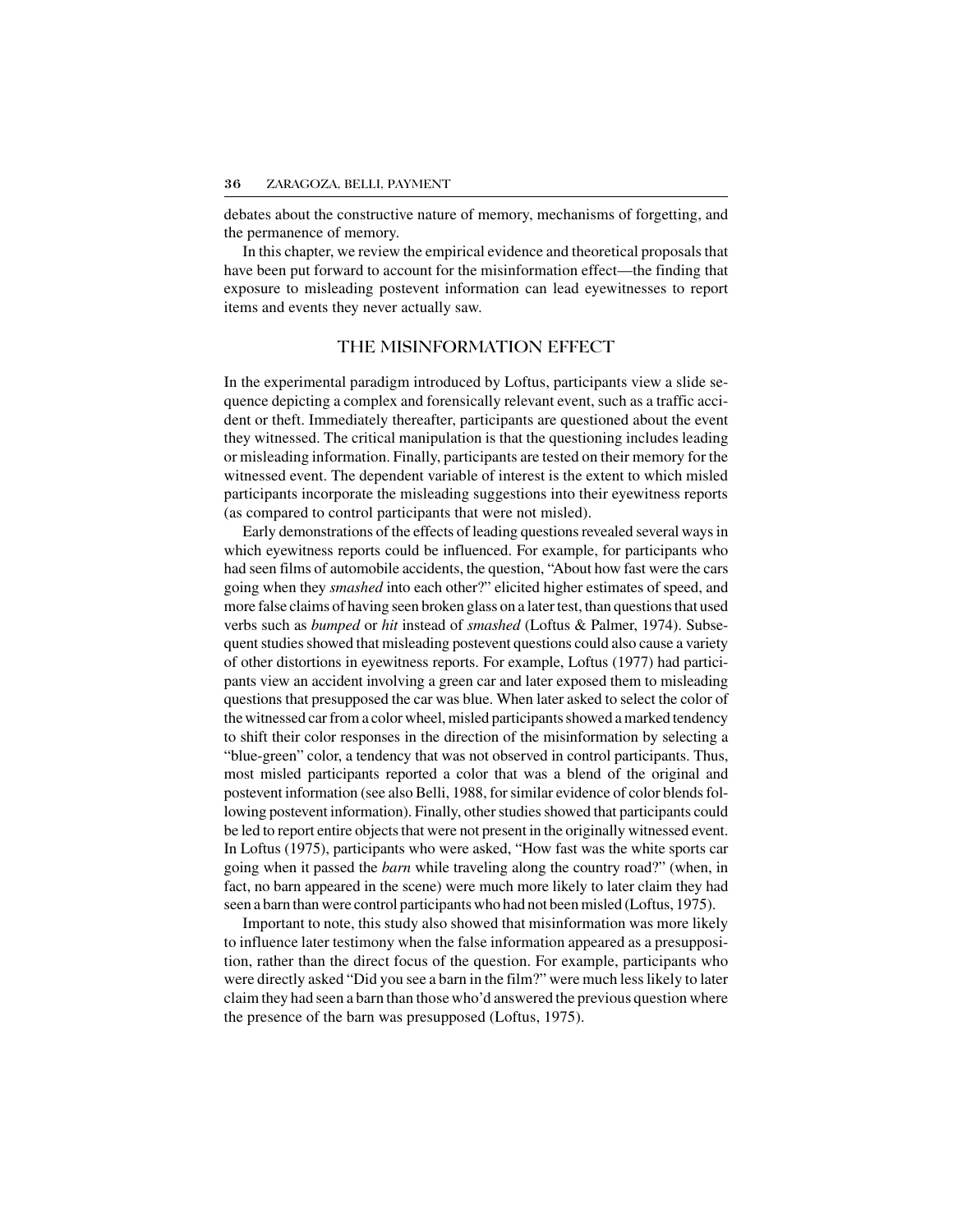In 1978, Loftus, Miller, and Burns published a study demonstrating that eyewitness testimony was much more malleable than previously thought. The experimental procedure was nearly identical to that described in the studies reported earlier, with the crucial exception that the misleading postevent information directly contradicted some aspect of the originally witnessed event. In Loftus et al., for example, participants who witnessed an auto–pedestrian accident involving a stop sign were subsequently asked "Did another car pass the red Datsun when it was stopped at the yield sign?" In a later test of their memory for the witnessed events, participants were given a forced choice between the slide depicting the stop sign and a nearly identical slide depicting a yield sign. The finding was that 75% of the control participants (who had not been misled) correctly chose the slide they had seen depicting the stop sign, whereas only 41% of the misled participants did so—a 34% difference in accuracy. Additional studies showed that when participants who selected the misinformation were later asked to give a second guess (e.g., "Was it a 'stop sign'or a 'no parking'sign?"), their likelihood of selecting the original item was not greater than chance. On the basis of these findings, Loftus et al. claimed that misleading postevent information could not only supplement eyewitness memories, it could also transform them.

The "misinformation effect" documented by Loftus et al. (1978) is one of the best-known and most influential findings in psychology. Demonstrations of the surprising ease with which people could be led to report objects and events they had not seen challenged prevailing views about the validity of memory and raised serious concerns about the reliability of eyewitness testimony. Since its publication, countless studies have replicated and extended these findings: Misinformation effects have been demonstrated in participants of all ages (from preschoolers to older adults), for a variety of different types of events (live events, emotional events, naturally occurring events), types of misinformation (about people, places, and things), methods of delivering the misinformation (narratives, questionnaires, and face-to-face interviews), and all manner of methods for assessing memory for the witnessed event (e.g., free recall, cued recall, and recognition).

Early studies of the misinformation effect also identified factors that influence the magnitude of these effects. For example, Loftus et al. (1978) showed that misinformation effects increase as a function of the delay between the witnessed event and exposure to misinformation, presumably because memory for the original event becomes weaker over time. Social factors, such as the credibility of the postevent source, are also an important variable. Whereas participants are easily influenced by misinformation that is provided by a credible source, they will effectively resist suggestion that is provided by a source who lacks credibility or whom they perceive as having intentions to mislead (Dodd & Bradshaw, 1980; Smith & Ellsworth, 1987; Underwood & Pezdek, 1998). Indeed, even young children are less influenced by suggestion when it is provided by a peer rather than an authoritative adult (Ceci, Ross, & Toglia, 1987; Lampinen & Smith, 1995). A more recent, and related, finding is that the magnitude of the misinformation effect is also influenced by more subtle social cues, such as the perceived power and social at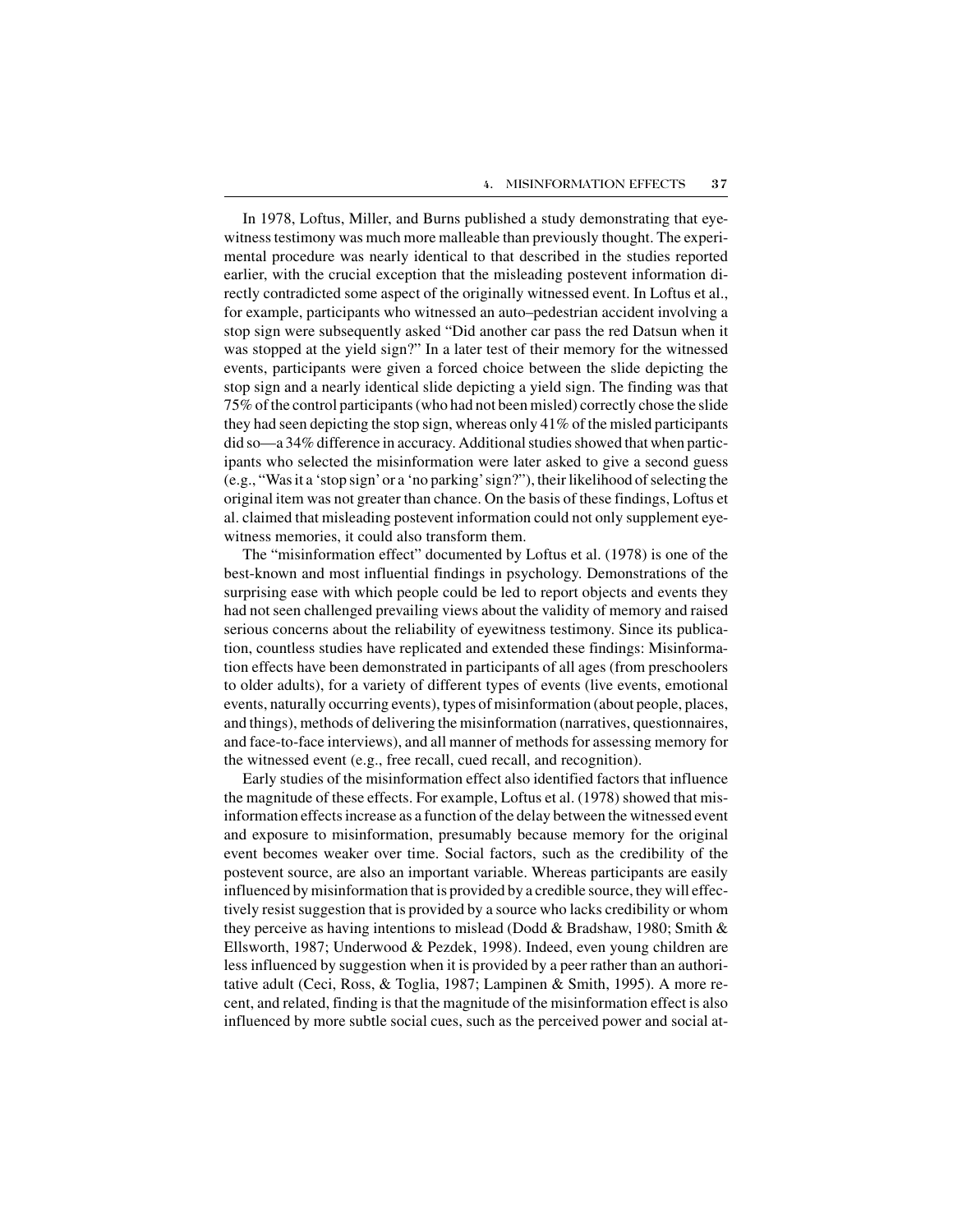tractiveness conveyed by the accent of the person providing the misinformation (Vornik, Sharman, & Garry, 2003). Finally, the extent to which participants detect a discrepancy between their memories of the witnessed event and the postevent account also reduces misinformation effects (Tousignant, Hall, & Loftus, 1986), and in the extreme case where participants are given blatantly contradictory suggestions, they are sometimes not misled at all (Loftus, 1979c). In sum, although studies have identified some of the boundary conditions of the misinformation effect, the high reliability and robustness of these effects is well established.

# WHAT HAPPENS TO MEMORY FOR THE ORIGINALLY SEEN DETAIL FOLLOWING EXPOSURE TO CONTRADICTORY POSTEVENT MISINFORMATION?

One of the most influential aspects of Loftus's work on misinformation phenomena were the bold theoretical proposals that she initially advanced to account for these effects (Loftus, 1979a, 1979b; Loftus & Loftus, 1980; Loftus et al., 1978). Specifically, Loftus proposed a "destructive updating" process whereby contradictory misleading postevent information replaces the original information and, as a consequence, permanently erases the original information from memory. Her claim that misinformation could permanently erase information from memory generated tremendous interest, and many researchers set out to show that the original details were not gone from memory but merely rendered less accessible by the misinformation (e.g., Bekerian & Bowers, 1983; Christiaansen & Ochalek, 1983).

In 1985, McCloskey and Zaragoza published an article in which they argued that the traditional misinformation effects (e.g., Loftus et al., 1978) could not be taken as evidence that misleading postevent information caused impairment of original event details. The arguments advanced by McCloskey and Zaragoza (1985a) began with the observation that in the typical eyewitness suggestibility experiment (as in real-world eyewitness testimony situations) participants' memory for the witnessed event is far from perfect, even before they are exposed to misinformation (as evidenced by the finding that control performance is well below ceiling). Hence, according to McCloskey and Zaragoza, the finding that participants given a choice between stop sign and yield sign report the misleading item (yield sign) does not necessarily imply that the participant once had a memory for a stop sign that was now impaired. Rather, for those participants who fail to remember the stop sign (e.g., because they failed to encode it), the misleading suggestion "yield sign" does not conflict with a stored memory representation, it merely fills a gap in memory. McCloskey and Zaragoza argued further that misled participants who fail to encode the originally seen detail (stop sign) are likely to systematically select the more recently presented misleading detail (yield sign) because "yield sign" is all they remember and they have no reason to distrust the postevent source. In contrast, control participants who fail to encode the original stop sign detail, and were never exposed to misinformation about a yield sign, will have no reason to favor the incorrect misleading response (yield sign) on the test.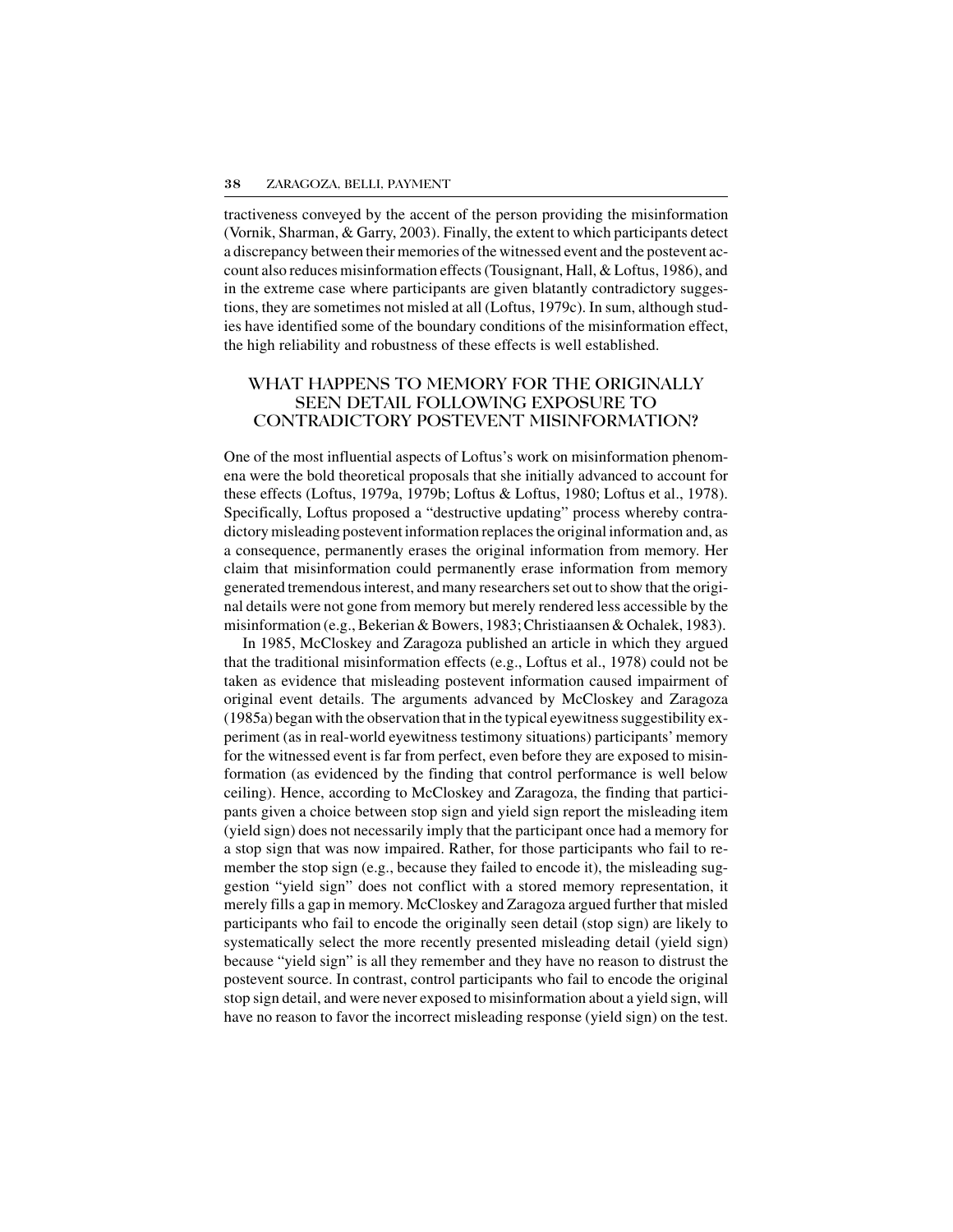Rather, they will be forced to guess, thus leading them to select the correct alternative (stop sign) 50% of the time on a two-alternative forced-choice recognition test. McCloskey and Zaragoza concluded that for these reasons, misled participants are likely to perform more poorly than control participants on the stop-sign-versus yield-sign test even when their original memory has not been impaired by the misinformation. Finally, McCloskey and Zaragoza also noted that the demand characteristics of the experiment (where the postevent information is presented by an authoritative experimenter as truth) may lead some misled participants to report the suggested detail on the test even if they can remember the original event detail (see also Lindsay, 1990).

To assess whether contradictory misinformation erases or impairs access to original event details, McCloskey and Zaragoza (1985a) developed a Modified Test procedure in which the misleading detail was not an option. Rather, participants had to choose between the original detail and a new detail. In their experiments, participants who witnessed an office theft involving a handyman holding a hammer were later given the misleading suggestion that he was holding a screwdriver. In contrast to the Standard Test where participants are given a choice between the original and misleading item (hammer vs. screwdriver), on the Modified Test, participants were given a choice between the originally seen item and a new item (hammer vs. wrench). In six experiments using the Modified Test procedure, they found that misled participants selected the original item as often as control participants (grand mean was 72% vs. 75% correct for misled and control conditions, respectively, when collapsing across experiments), thus providing no evidence of memory impairment. In the same six experiments, McCloskey and Zaragoza tested a second group of participants with the standard misinformation test (a choice between the original [e.g., hammer] and misleading [e.g., screwdriver] items) and showed that under these circumstances there were robust misled–control performance differences (collapsing across the six experiments mean performance was 37% vs. 72% for misled and control conditions, respectively, a difference of 35%). Collectively, the McCloskey and Zaragoza results showed that, when given the opportunity, misled participants had an overwhelming tendency to select the misleading alternative over the item they originally saw on the final memory test, thus replicating the misinformation effect first demonstrated by Loftus et al. (1978). However, when the misleading alternative was not an option on the test, participants evidenced the ability to remember the original event detail as well as participants who had not been misled. These results support the conclusion that factors other than memory impairment contribute to these dramatic errors in participants' performance.

McCloskey and Zaragoza's (1985a, 1985b) claim that contradictory misinformation does not impair memory for originally seen details was highly controver-

<sup>&</sup>lt;sup>1</sup> In all of these experiments, the materials are completely counterbalanced so that across participants, hammer, screwdriver, and wrench serve as the original, misleading, and new information equally often.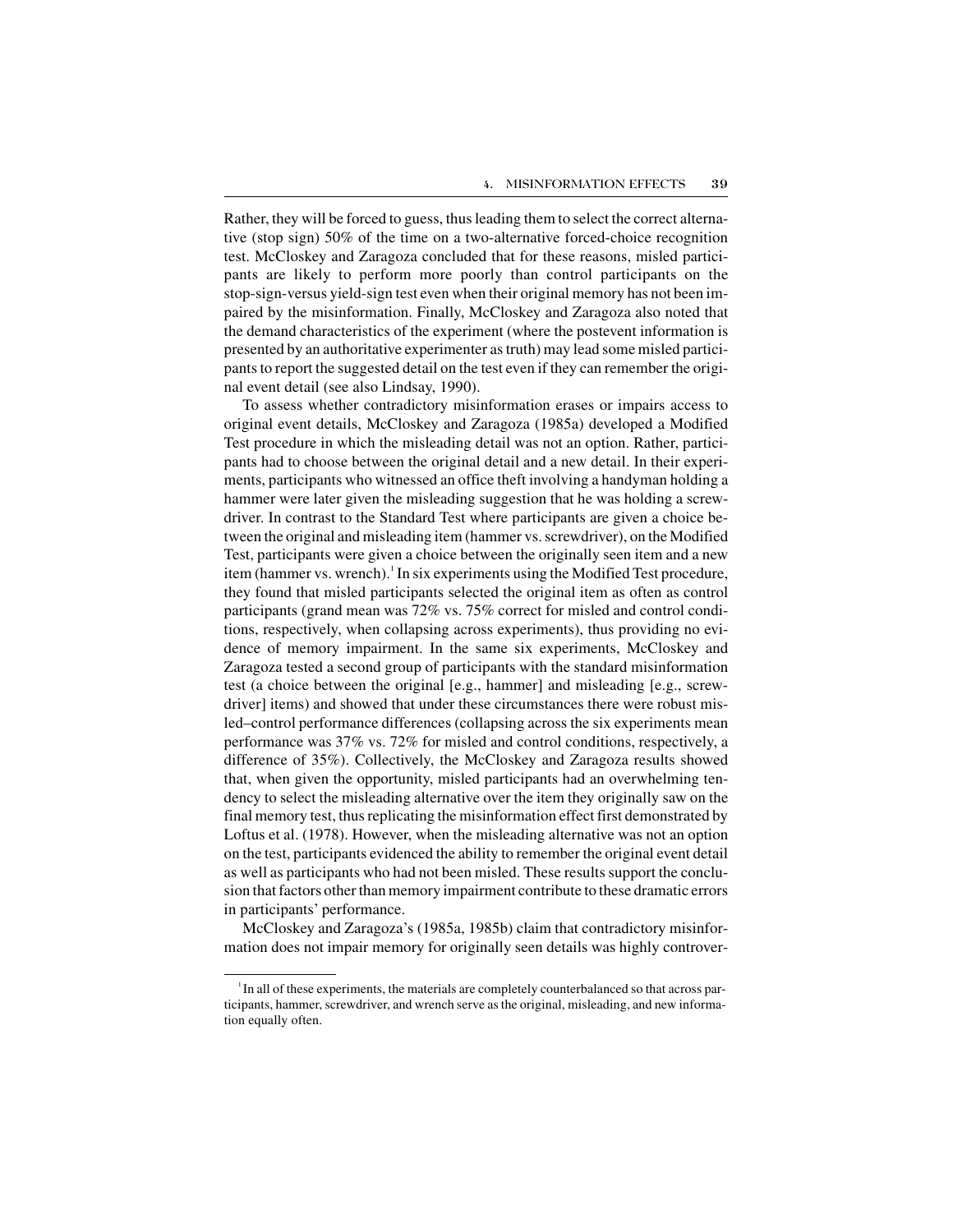sial and generated considerable debate, a debate in which the authors of this chapter held contrasting points of view (e.g., Belli, 1989; Loftus & Hoffman, 1989; Loftus, Schooler, & Wagenaar, 1985; McCloskey & Zaragoza, 1985b; Metccalfe, 1990; Tversky & Tuchin, 1989; Zaragoza & McCloskey, 1989; see also Ayers & Reder, 1998, for a review). McCloskey and Zaragoza's "no impairment" claim seemed to fly in the face of decades of research on retroactive interference effects, and considerable research was devoted to obtaining unambiguous evidence of memory impairment caused by contradictory misinformation. Although McCloskey and Zaragoza's (1985a) results with the Modified Test have been replicated many times and under a variety of conditions (e.g., Belli, 1993; Bowman & Zaragoza, 1989; Loftus, Donders, Hoffman, & Schooler, 1989) clear evidence that misinformation *can* impair memory for original event details has now been obtained with the Modified Test procedure (Belli, Windschitl, McCarthy, & Winfrey, 1992; Eakin, Schreiber, & Sergent-Marshall, 2003; Schooler, Foster, & Loftus, 1988; Schreiber & Sergent, 1998), though it has been difficult to identify the circumstances under which it consistently does so. Payne, Toglia, and Anastasi (1994) conducted a meta-analysis of 44 published experiments that used modified recognition tests and showed that, individually, only 14 of the 44 experiments yielded significantly poorer misled than control performance. Collectively, however, the overall memory impairment effect across the 44 experiments was statistically significant.

What determines whether memory impairment effects are detected? On studies using the Modified Test, evidence of memory impairment has most consistently been obtained when participants are given an interpolated test that forces them to overtly commit to misinformation (by not providing the correct item as an option) prior to taking the Modified Test (Eakin et al., 2003; Foster, Schooler, & Loftus, 1988; Schreiber & Sergeant, 1998) but not when participants freely commit to the misinformation prior to taking the Modified Test (see Belli, 1993, for evidence that freely committing to the misinformation does not lead to such impairment). Presumably, forcing participants to overtly commit to the misinformation further boosts activation of the misleading item, thus inhibiting access to the originally seen details. Another factor that appears related to the detection of memory impairment effects is overall memory performance. Memory impairment effects have more readily been observed when overall memory performance is relatively high as opposed to when it is low (Chandler, 1989; Payne et al.. 1994), and when participants are misled about centrally presented items and tested after a lengthy retention interval (Belli, Windschitl, McCarthy, & Winfrey, 1992; although see Windschitl, 1996, for contradictory evidence regarding the effects of retention interval). There is some evidence that memory impairment effects are more likely to be observed when participants are preschoolers rather than adults (Ceci, Ross, & Toglia, 1987; although see Zaragoza, 1991, and Zaragoza, Dahlgren, & Muench, 1992, for failures to replicate these findings under nearly identical conditions).

Evidence for memory impairment has been more readily observed when the final test requires recall rather than recognition (for evidence of memory impair-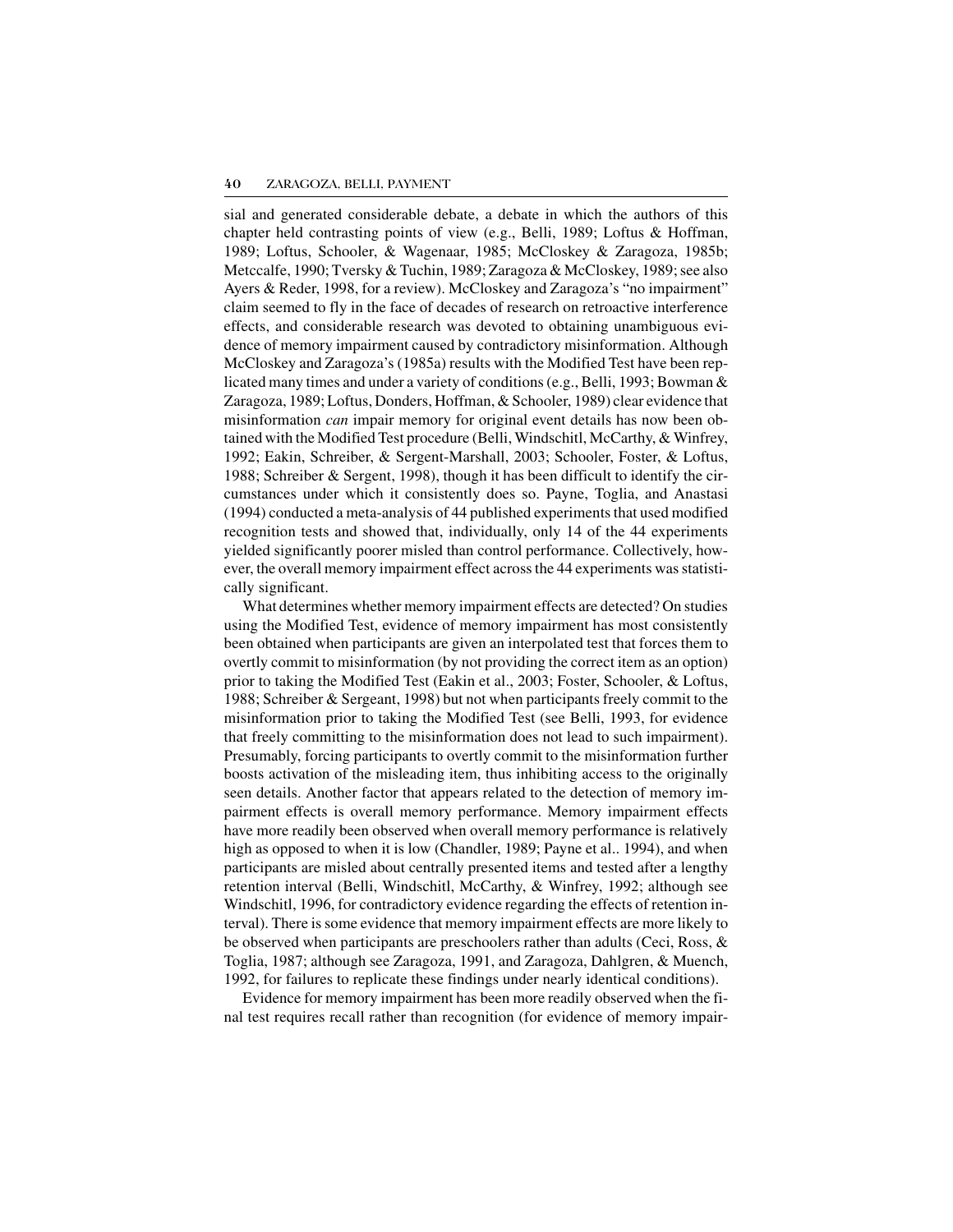ment with cued-recall tests, see Belli, Lindsay, Gales, & McCarthy, 1994; Lindsay, 1990). An important condition for obtaining impairment effects in recall tests is that the misinformation is permitted as a potential response. When cued-recall tests disallow reporting of the misleading information (e.g., by providing a cue to which the misleading item does not apply), no impairment is observed (Zaragoza, McCloskey, & Jamis, 1987). Whether these impairment effects are at times due to destructive updating of memory traces or solely due to retrieval failure is still not completely resolved (e.g., Belli & Loftus, 1996), but what is clear is that the bulk of the evidence favors a role for the retrieval failure hypothesis in most of the conditions that have been observed so far (for recent treatments of this issue, see Chandler, Gargano, & Holt, 2001; Eakin et al., 2003). In summary, research on the memory impairment issue shows that one potential consequence of exposure to contradictory postevent information is impaired access to the originally seen event.

The paper by McCloskey and Zaragoza (1985a) and those that followed in response (Belli, 1989; Loftus & Hoffman, 1989; McCloskey & Zaragoza, 1985b; Tversky & Tuchin, 1989; Zaragoza & McCloskey, 1989) marked a turning point in the history of research on the misinformation effect. It soon became clear that research on the memory impairment issue—which focuses on the "fate" of the original memory following exposure to suggestion—did not address a fundamental aspect of misinformation phenomena, namely, participants' tendency to incorporate misleading postevent suggestions into their eyewitness reports. Whether or not misinformation impairs memory for originally seen details, the fact remains that participants can be easily led to report misinformation that has only been suggested to them. Hence, a critically important issue of both theoretical and practical concern is understanding the nature and extent of this misleading influence. Does misleading questioning simply influence what participants say, or might such questioning lead to the development of false beliefs about the witnessed event? Alternatively, is it possible that exposure to misinformation might lead participants to create genuine false memories of having witnessed the suggested events? Much of the research that followed was concerned with addressing these issues

# DO PEOPLE DEVELOP GENUINE FALSE MEMORIES OF HAVING WITNESSED SUGGESTED DETAILS?

From her earliest writings, Loftus was a strong proponent of the view that misleading postevent suggestions led to distortions in eyewitness *memory* rather than simply influencing what eyewitnesses report (see, e.g., Loftus, 1979a, 1979b; Loftus & Loftus, 1980). However, as alluded to in the preceding section, the misinformation effect does not provide definitive evidence for this conclusion. It wasn't until researchers started employing methods that probed participants more extensively about the basis for their eyewitness reports that clearer evidence bearing on the false-memory hypothesis started to emerge. Although Loftus's claim that misleading suggestions can lead to false memories was ultimately proved correct, this re-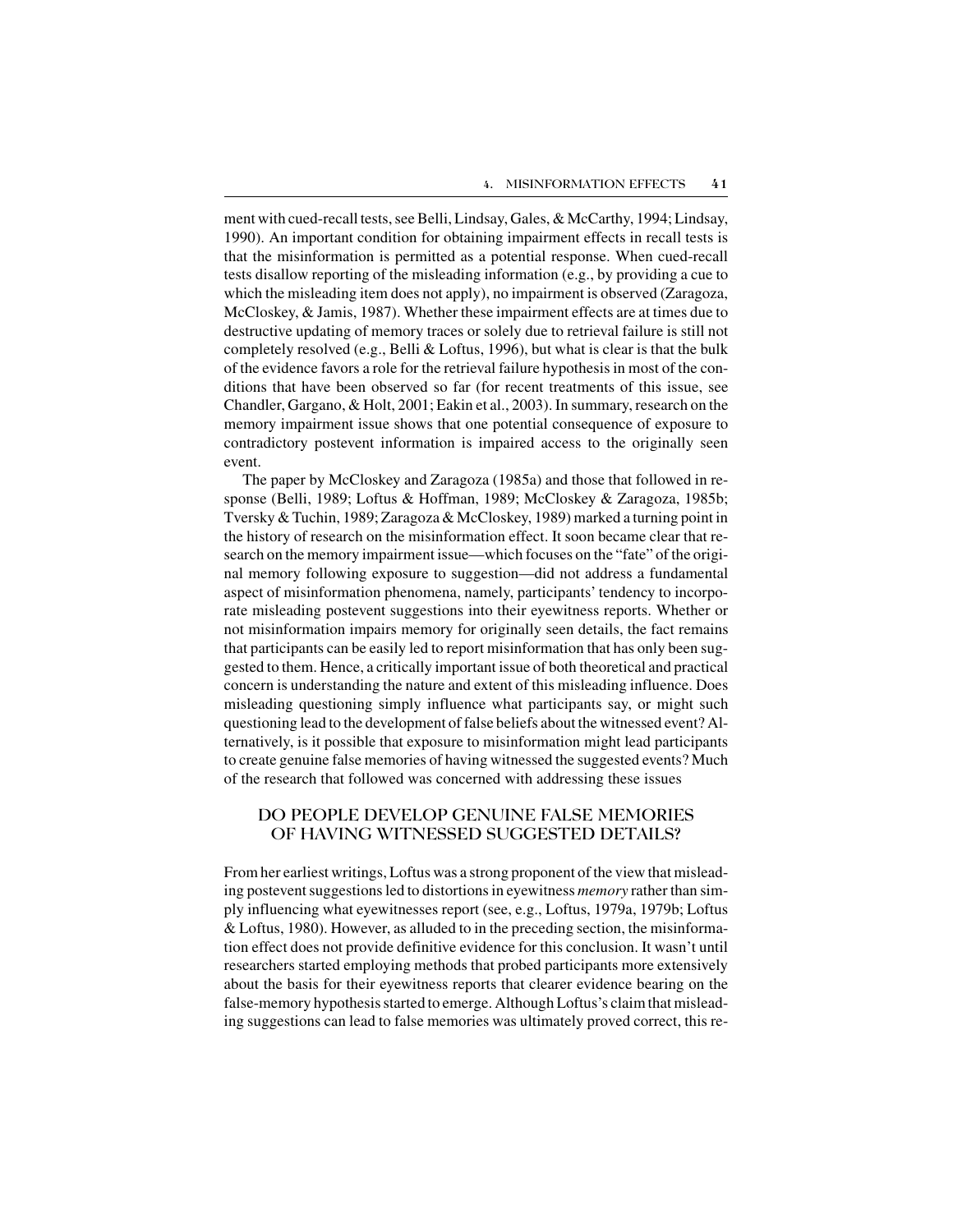search has also shown that misled participants sometimes report misinformation for other reasons.

In the standard eyewitness suggestibility experiment, misinformation is presented to participants as an accurate description of the events they witnessed by an experimenter whom they are likely to view as knowledgeable and credible. As many have noted (see, e.g., Lindsay, 1990) this experimental situation is imbued with substantial demand. Participants may feel pressured to report the suggestion whether or not they believe the suggested information or misremember seeing it in the original event. Hence, to rule out the possibility that participants report misinformation simply because they are playing along, it is necessary to make every effort to eliminate this demand. At a minimum, participants need to be alerted to the possibility that the information provided by the postevent source may not correspond to the events they witnessed.

Although it is a relatively straightforward matter to change the demand characteristics of the experiment, it is somewhat more difficult to discriminate between situations where a participant-witness has developed a *false belief* in the suggested information as opposed to a *false memory* of having witnessed the suggested information. Even a high-confidence endorsement of the suggested details may simply reflect a strong belief that the suggested events transpired. As mentioned previously, in cases where participants have no memory that contradicts the misleading suggestions, they have little reason to distrust the experimenter and may therefore come to believe that the suggested information is true. In an attempt to be helpful, participant-witnesses are likely to report everything they know about the event without regard to whether they specifically recollect witnessing it at the original event or whether they learned it from another source

One method that investigators have used to more directly assess whether participants misremember witnessing the suggested information is to give them a source-monitoring test, which forces them to discriminate between possible sources of information in memory. In the typical study, participants are asked to identify the source of the suggested item by choosing among multiple possible sources (e.g., the witnessed event, the postevent questions, both, or neither). Note that source-monitoring test procedures inform participants prior to the test that the postevent narrative and questions contain information that was not in the witnessed event, thus reducing any perceived demand to go along with the suggested information.

Studies have shown that when misled participants are given a source-monitoring test, rather than a traditional recognition test, their tendency to claim they remember witnessing the suggested items is substantially reduced (Zaragoza  $\&$ Lane, 1994) and in some cases eliminated (Lindsay & Johnson, 1989; Zaragoza & Koshmider, 1989). Nevertheless, a great deal of evidence supports the conclusion that misled participants do claim to remember witnessing the suggested details, even when given a source-monitoring test (Belli, Lindsay, Gales, & McCarthy, 1994; Lindsay, 1990; Chambers & Zaragoza, 2001; Drivdahl & Zaragoza, 2001; Frost, Ingraham, & Wilson, 2002; Hekkanen & McEvoy, 2002; Lane, Mather, Villa, & Morita, 2001; Mitchell & Zaragoza, 1996, 2001; Zaragoza & Lane, 1994;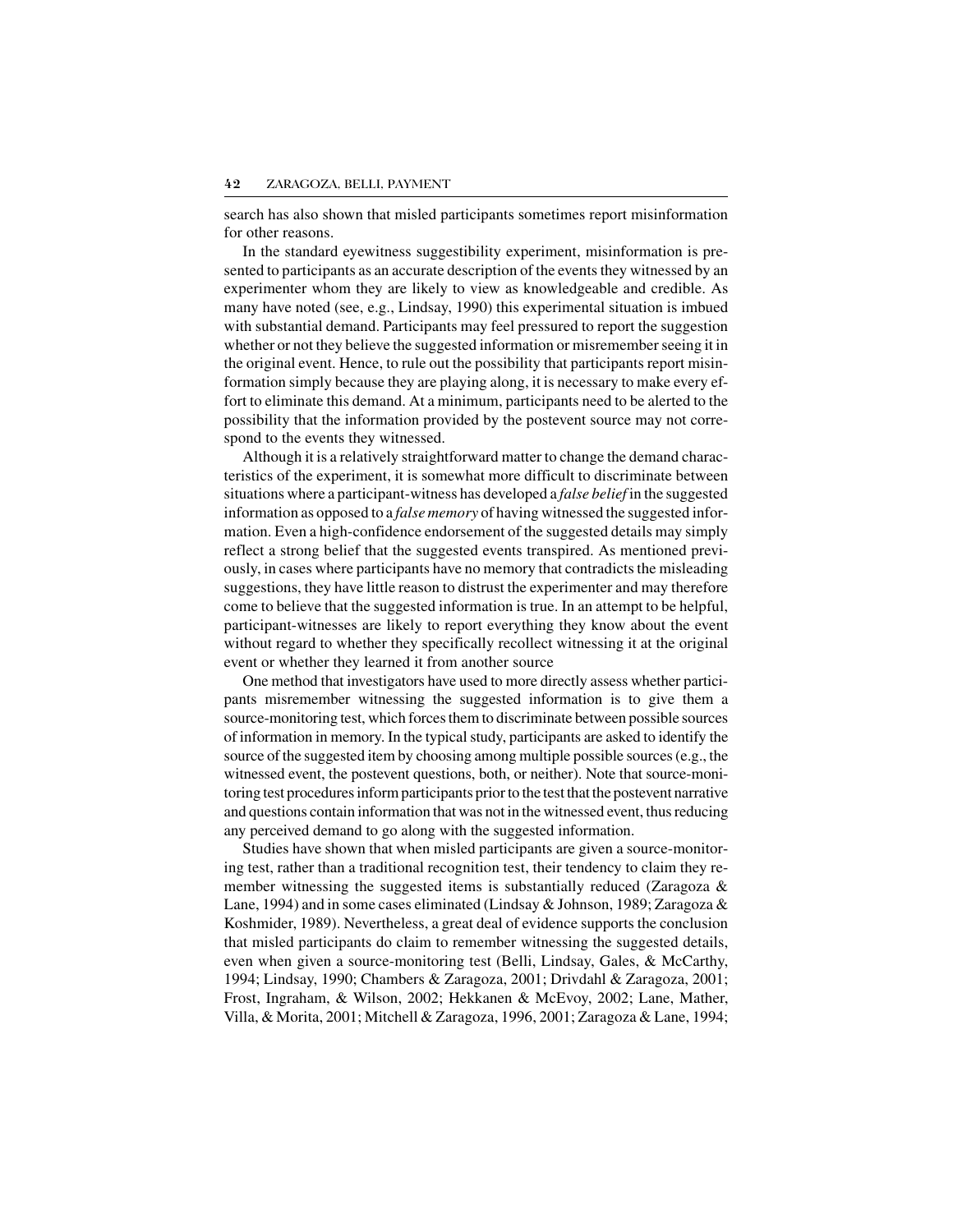Zaragoza & Mitchell, 1996; see Zaragoza, Lane, Ackil, & Chambers, 1997, for a review). Moreover, if, in addition to the mild warning provided by the source-monitoring test, participants are told very directly and explicitly that they were misinformed (e.g., by telling them that the misleading source contained inaccuracies [Zaragoza & Lane, 1994] or telling them that the experimenter was trying to trick them [Chambers  $& Zaragoza, 2001$ ]), they still persist in claiming they remember witnessing the suggested items on the source-monitoring test (see also Lindsay, 1990, for evidence that the very strong warning *not* to report any information from the postevent source on the test does not always eliminate false reports on a cued-recall test).

It might be argued that participants'tendency to claim they remember witnessing the suggested items on the source-monitoring test is a reflection of a false belief that they saw the suggested item rather than a genuine false memory of having witnessed the suggested event. To address this possibility, several studies have also assessed the phenomenological experience that accompanies participants'"memory" of witnessing the suggested item or event (cf. Schooler, Gerhard, & Loftus, 1986). One method that has been used to assess the phenomenological experience of false memories is Tulving's (1985) remember/know procedure, a technique that has been used quite extensively in other domains (see Gardiner & Java, 1993, for a review). Following recall or recognition of a test item, participants are asked to indicate whether they remember seeing it during the original event or they just know it occurred, but cannot actually remember the specific episode (see also Zaragoza & Mitchell, 1996, for a related measure where participants are asked to distinguish between "remembering" and "believing"). The distinction between "remembering" and "knowing" is carefully explained to participants (see, e.g., Gardiner & Java, 1990; Rajaram, 1993) and it is emphasized that one can be quite confident that something happened without being able to recollect the specific experience. The question of interest is whether misled participants given remember/know instructions would indicate they "remember" witnessing suggested details, and several studies have now shown that they do (Drivdahl & Zaragoza, 2001; Frost, 2000; Roediger, Jacoby, & McDermott, 1996; Zaragoza & Mitchell, 1996).

In summary, even when participants are warned about the misinformation and are given a source-monitoring test that forces them to discriminate between different sources of information in memory, they continue to claim they remember witnessing suggested details. Moreover, on measures of their phenomenological experience, participants indicate that they recollect seeing the suggested items, much like they recollect memories derived from perceptual experiences. Collectively, these studies provide clear evidence that participants sometimes develop genuine false memories for items and events that were only suggested to them.

## A THEORETICAL FRAMEWORK

The belief that one remembers witnessing an item that was only suggested is an example of a situation where a memory derived from one source (e.g., misleading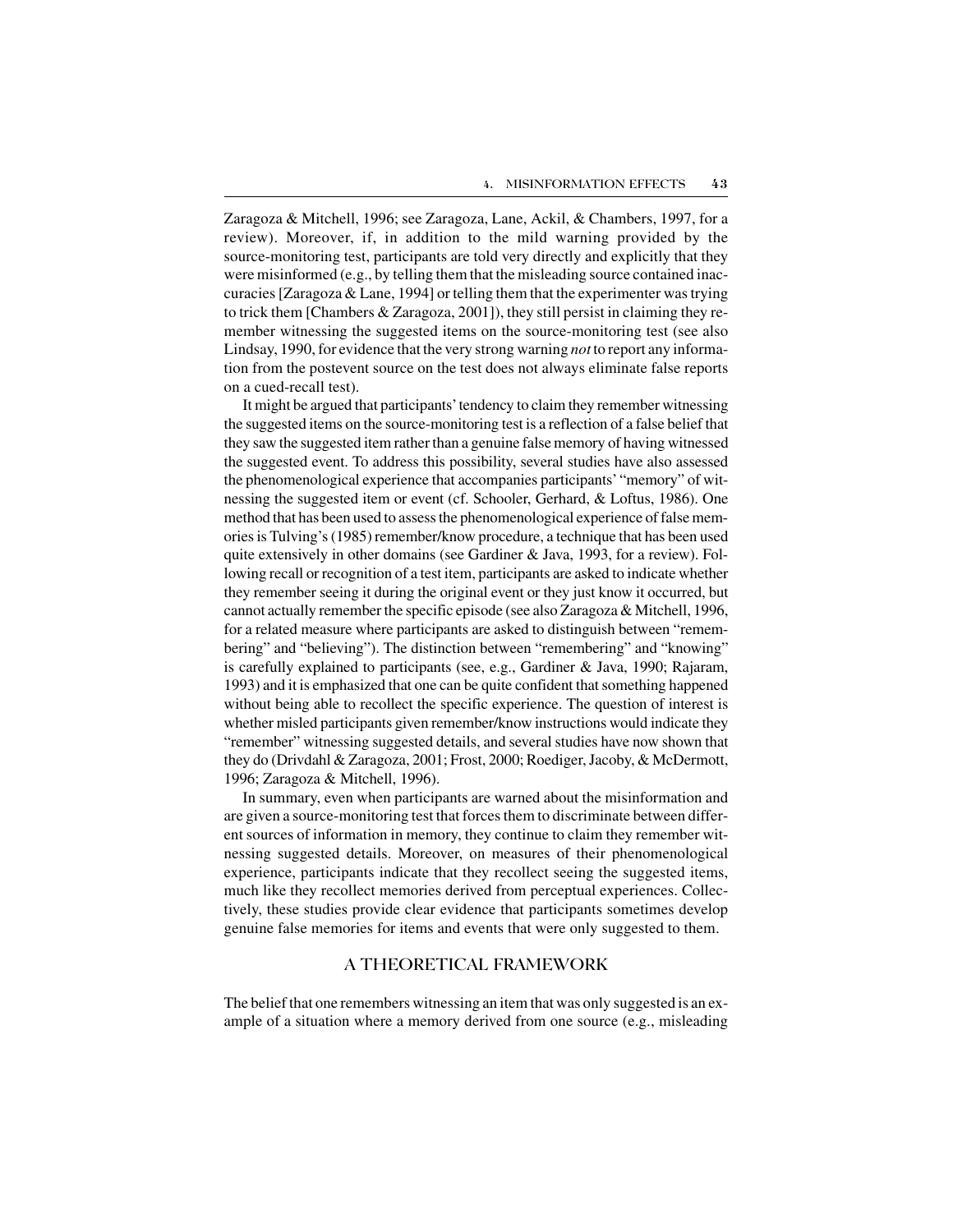suggestions provided by an experimenter) is misattributed to another source (e.g., the witnessed event), an error we refer to as a source misattribution error. Marcia Johnson and colleagues (see Johnson, Hashtroudi, & Lindsay, 1993; Johnson & Raye, 1981; Lindsay, 1994) have developed a general theoretical framework, the source-monitoring framework (SMF), that provides some insight into how such errors come about.

According to the SMF, memory for source is an attribution (see also Jacoby, Kelley,  $\&$  Dywan, 1989, for a similar approach) that is the product of both conscious and nonconscious judgment processes. From this view, information about the source of a memory is not stored directly, but is based on an evaluation of the characteristics of the memory representation. The SMF assumes that memory representations are records of the processing that occurred at encoding and thus contain features or characteristics that reflect the conditions under which the memory was acquired (where and when each piece of information was acquired, modality of presentation, emotional reactions, records of reflective processes, etc). So, for example, if a memory contains a great deal of visual detail, an individual would likely attribute this memory to an event he or she saw. People can, and often do, accurately attribute the source of their memories because memories from different sources tend to differ on average in the quantity and quality of the characteristics associated with them (e.g., memories of perceived events typically have more vivid perceptual, temporal, and spatial information than memories of imagined events; Johnson, Foley, Suengas, & Raye, 1988). Nevertheless, because there can be overlap in the distributions of the features associated with memories from different sources, errors can occur. For example, imagining words spoken in another person's voice increases people's tendency to confuse what they imagined they heard the person say with what they actually heard the person say, presumably because it increases the overlap between the characteristics of the two sources of information (Johnson, Foley, & Leach, 1988).

In situations where eyewitness suggestibility is a concern, the overlap between the witnessed event and postevent interviews is extensive. First, the two episodes are intimately related because they share a common referent—the witnessed event. Note that the common referent factor is inherent in every eyewitness interrogation because, by definition, the postevent interview is always about the witnessed event (Mitchell & Zaragoza, 2001). As a consequence, with the exception of several misleading details in the postevent interview, the content of the original and postevent episodes is nearly identical. Second, in attempting to answer questions about the witnessed event, participants are likely to actively retrieve and reconstruct the originally witnessed events in their minds. This process of activating the original memory while processing the postevent misinformation likely increases the overlap between the original event and postevent questioning even further. Hence, from the perspective of the SMF, it is not surprising that participants sometimes confuse suggested items for items they witnessed firsthand.

The SMF also assumes that the accuracy of source-monitoring judgments is heavily influenced by the circumstances at the time of retrieval (i.e., the appropri-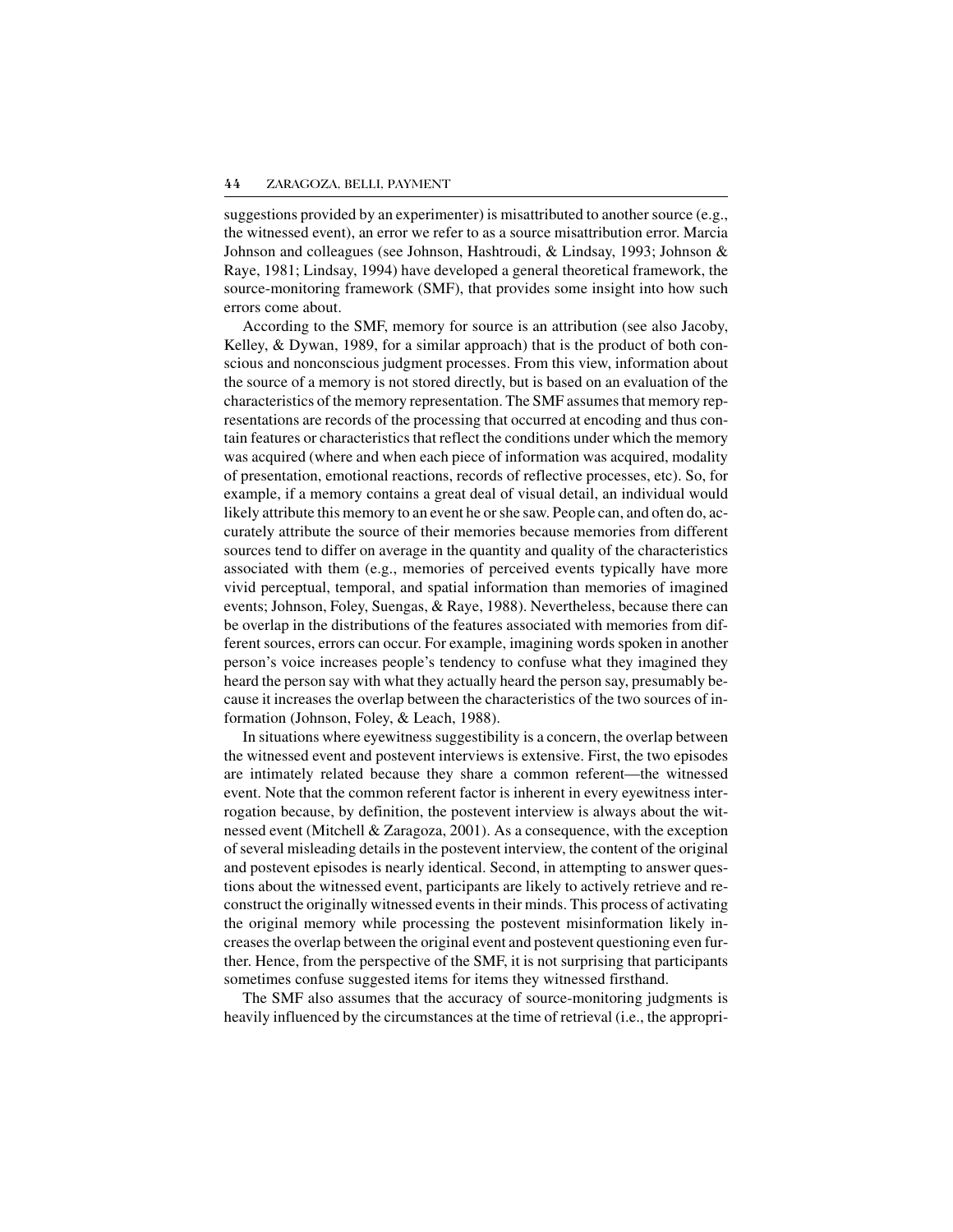ateness and stringency of the decision-making processes and criteria used). A good illustration of this is Lindsay and Johnson's (1989) finding that a suggestibility effect is obtained with a yes–no recognition test but not on a source-monitoring test. They proposed that yes–no recognition tests may encourage participants to use a familiarity criterion when responding on a test of memory for the witnessed event. Because the test list consists primarily of witnessed items interspersed with novel foils, responding on the basis of familiarity will in most cases lead to a correct response. For this reason, participants may slip into a tendency of using high familiarity as the basis for deciding whether or not a test item was seen. Of course, the suggested items are familiar not because they were witnessed but because participants had been exposed to them recently in the context of a postevent narrative. In contrast to the yes–no test, the source-monitoring tests direct participants to retrieve and use source-specifying information, thereby enhancing participants' ability to discriminate between memories of the witnessed event and memories of the postevent narrative.

Just as the criteria for deciding whether something was "seen" might change as a function of test demands, the SMF also posits that the criteria by which people judge a memory as "real" might change over time. Specifically, Johnson et al. (1993) posit that the amount of perceptual detail needed to accept a remembered experience as a real memory (and not imagined or suggested) is much greater for recent events than for events from the distant past (see also Belli & Loftus, 1994). In support of these predictions, Frost (2000) has shown that when misled participants are asked whether the suggested details they report are "remembered" or "known," participants are more likely to claim they "remember" seeing the misinformation on delayed tests than on immediate tests.

An important aspect of the source-monitoring account is that people can mistake the origin of some item in memory even if memory for the item itself is very good. Consistent with this idea, several of the studies reviewed in the following sections show that people can have very strong memories of the content of misleading suggestions yet misattribute their source.

#### MECHANISMS OF FALSE-MEMORY DEVELOPMENT

Inspired in part by the SMF, some progress has been made in identifying factors that, in combination with misleading suggestion, influence the creation of false memories for suggested events. We review some of this research in the following subsections. Because our primary concern in this section is false memories, we restrict this review to studies that have used methods that attempt to differentiate between false reports that reflect false memories and false reports that occur for other reasons (e.g., source tests, warnings, measures of phenomenological experience).

# The Role of Processing Resources

When attentional resources are limited, memory for an item's source is more likely to be disrupted than is the familiarity of the memory's contents. This is because the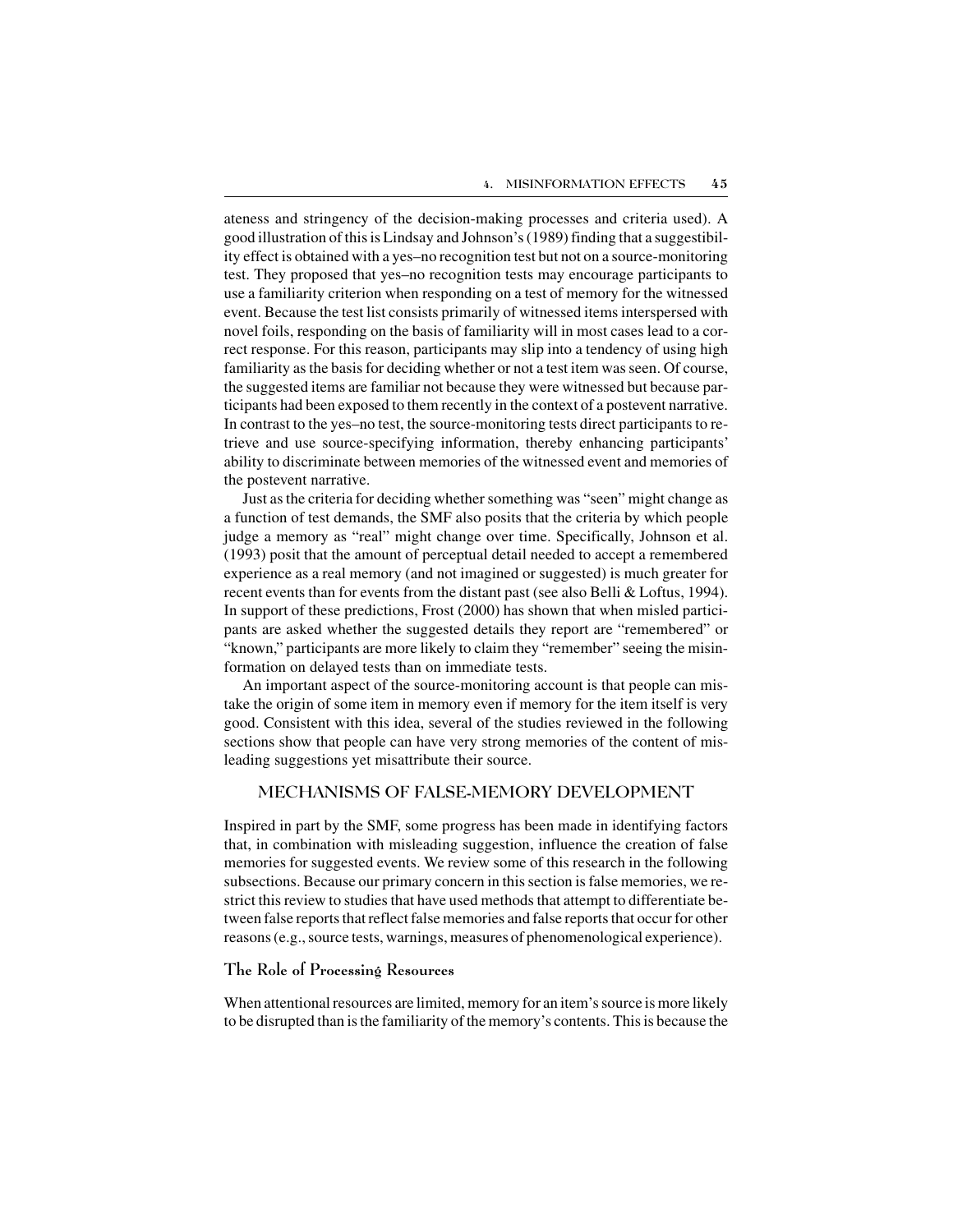encoding and retrieval of source-relevant information are highly effortful, attention-demanding processes, whereas familiarity is a relatively automatic consequence of exposure to an item (Johnson, Kounios, & Reeder, 1994). Thus, limiting attentional resources can cause a relatively selective impairment of source-specifying information that renders the memory highly susceptible to misattribution (cf. Jacoby, Woloshyn, & Kelley, 1989). A study by Zaragoza and Lane (1998) verified these predictions. In one experiment, participants encountered the misinformation under conditions of either divided or full attention, and in a second experiment participants were either given ample time to make the source judgment or were forced to provide source judgments very quickly. The results showed that a scarcity of attentional resources—either when encoding misinformation or when retrieving misinformation—led to impoverished memory for the suggested information's true source but no impairment in memory for the content of the suggested item. This, in turn, led participants to misremember the suggestion as part of the witnessed event. These results are consistent with the finding that forgetting of source information that occurs over long retention intervals is accompanied by increased suggestibility (see, e.g., Lindsay, 1990; Zaragoza & Mitchell, 1996), although the possibility that other factors related to delay (e.g., weaker memory for the witnessed event over time) might contribute to these latter results cannot be ruled out. In sum, the finding that attentional resources influences suggestibility is highly relevant to assessing and predicting suggestibility in real-world contexts, where multiple environmental and internal stimuli (e.g., distraction due to heightened arousal) compete for attentional resources.

#### Repeated Suggestion and False Memory

Whereas the foregoing study shows that poor memory for the suggested item's source increases suggestibility, it is also the case that "source amnesia" is not a precondition for misattribution errors. Paradoxically, there are some variables, such as repetition, that simultaneously increase source misattributions and improve memory for the suggestions' source.

Understanding the cognitive consequences of repeated suggestive interviews has considerable practical, as well as theoretical implications. For example, repeated suggestive questioning is not uncommon in eyewitness interrogation procedures. Moreover, one of the reasons the therapeutic process is thought to be potentially conducive to the formation of false memories is because suggestions encountered in the course of therapy are likely to be repeated over time. Given the current controversy surrounding allegedly false memories induced by therapy (see chap. 8, this volume), the need for scientific evidence on the relationship between repeated suggestion and false memory seems especially acute.

Several studies that have attempted to mimic the complexity of real-world interview situations involving repeated suggestion have demonstrated striking examples of false memory in which participants claim to remember entire fictitious events, such as getting lost in a mall (e.g., Ceci, Hoffman, Smith, & Loftus, 1994;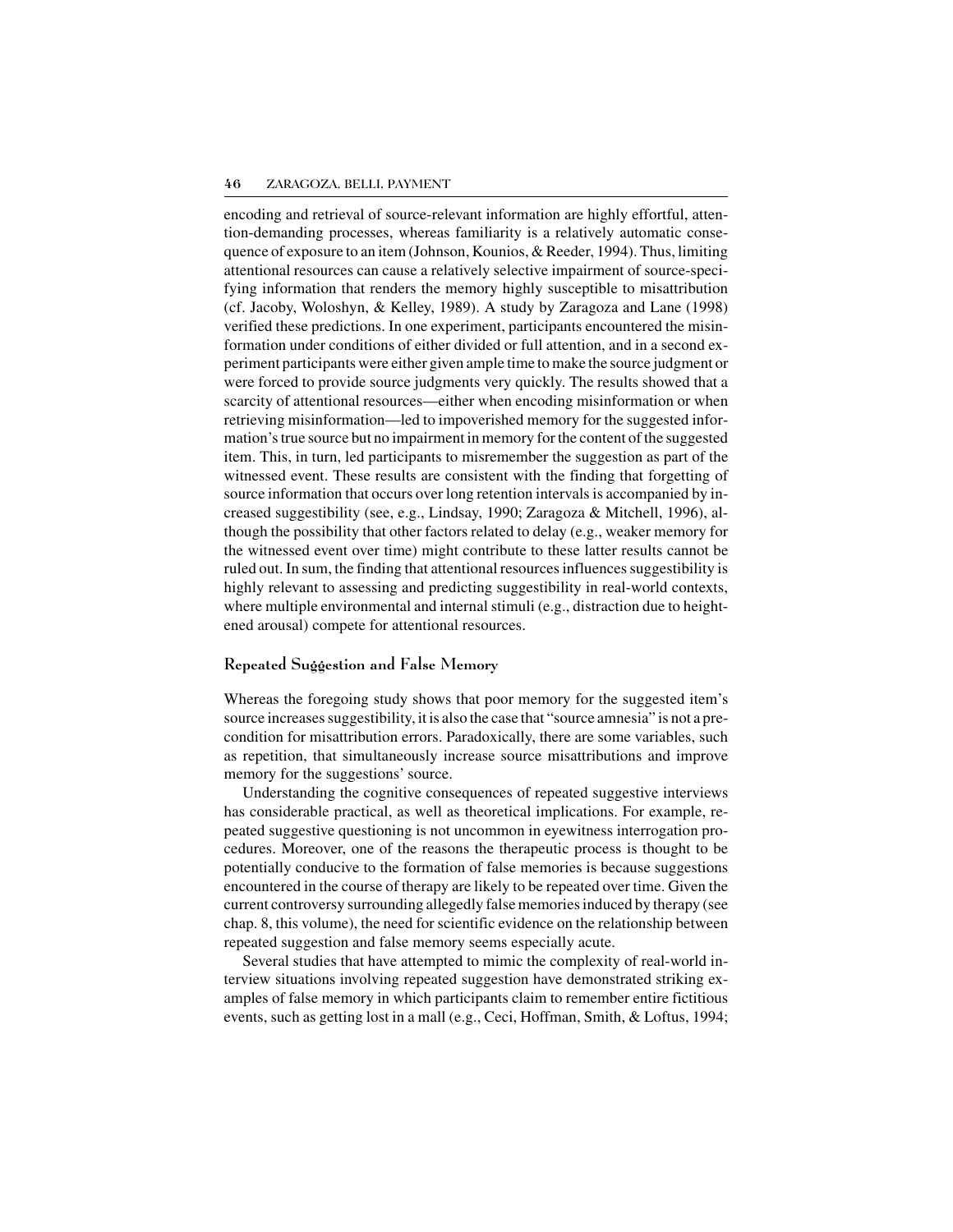Ceci, Loftus, Leichtman, & Bruck, 1994; Hyman & Billings, 1998; Hyman, Husband, & Billings, 1995; Hyman & Pentland, 1996; Loftus & Ketcham, 1994; Porter, Yuille, & Lehman, 1999). However, in the interest of ecological validity, in all of these studies repeated suggestion was confounded with several other variables including the passage of time, experimenter demand, and generation of elaborative details. Hence, the role that repetition alone played in the creation of these memories is difficult to discern.

Zaragoza and Mitchell (1996; see also Mitchell & Zaragoza, 1996) conducted several studies whose goal was to isolate the effects of repeated exposure to suggestion on false-memory creation. Zaragoza and Mitchell found that, relative to a single exposure, repeatedly exposing participants to suggestions increased the incidence of false memories for the suggested items, even when controlling for differences in recognition of the suggested items. Using a variant of the remember/know paradigm, they also showed that repeated suggestions increased participants' claims that they specifically recollected witnessing the suggested item in the video. In a follow-up study, Mitchell and Zaragoza showed that increasing the contextual variability of the repeated exposures (i.e., each repetition occurred in a different modality) further exacerbated the repeated-exposures effect. In both these studies, the deleterious effect of repeated exposures could not be attributed to better memory for the suggested information following repetition, because the repetition effects remained the same when the data were conditionalized on old–new recognition (see Mitchell & Zaragoza, 1996; Zaragoza & Mitchell, 1996). Hence, it is not the case that this false-memory effect is merely a function of the greater familiarity of the repeated suggestion. It was also the case that in both these studies, one consequence of repeated suggestion was an increase in participants' claims that the suggested item came from two sources: both the witnessed event and the postevent questionnaire. Hence, rather than impair participants' memory for the suggestions' actual source (the postevent questionnaire) repeated suggestion had the opposite effect. What became more difficult with repeated suggestion was discriminating between the original and postevent episodes, as evidenced by the increase in "both" responses. Recall that in the typical eyewitness suggestibility situation, simply knowing that some piece of information came from a postevent source is not very diagnostic with regard to its accuracy, because much of the information provided by the postevent source is highly accurate. Hence, the difficulty for participants was discriminating between information that was only in the postevent questionnaire as opposed to both the postevent questionnaire and the originally witnessed event.

How might repeated exposure to suggestion lead participants to misremember witnessing suggested events? In the studies by Zaragoza and Mitchell (1996; Mitchell & Zaragoza, 1996) the misleading suggestions were embedded in questions about the video event that participants were required to answer. They proposed that in answering such questions participants were likely to retrieve and reflect upon the events they had witnessed. When the questions contained misleading suggestions, it is likely that participants implicitly incor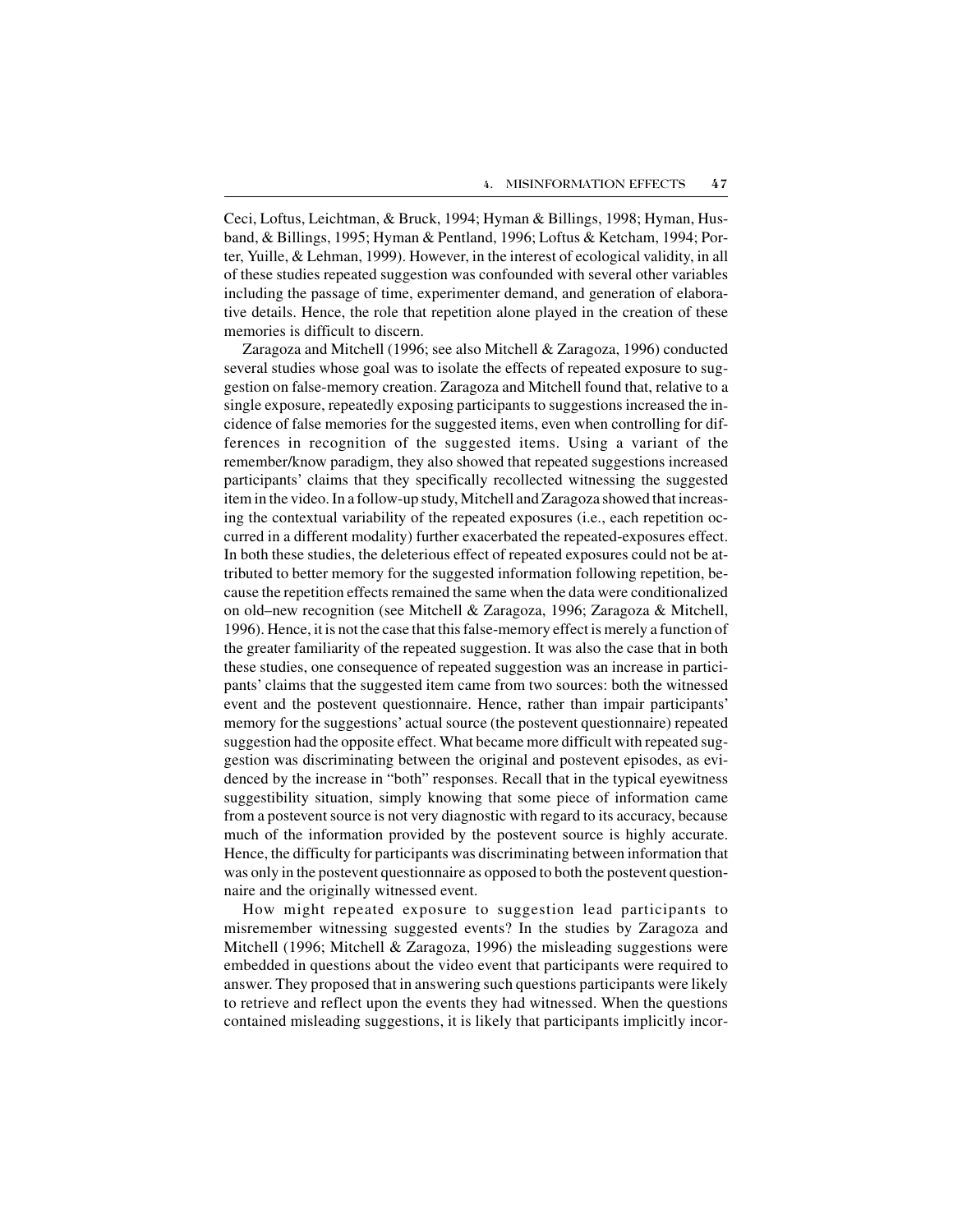porated the suggested information into their imagined reconstructions of the witnessed event. With repetition, these images of suggested events probably became more elaborate and detailed (see Suengas & Johnson, 1988, for evidence that rehearsing imagined events serves to preserve and embellish them), thus increasing their similarity to records of actually witnessed events. In addition, it is likely that repetition increased the speed or fluency with which images of the suggested events could be generated by the subjects, thereby increasing participants' confidence that the memories were real (cf. Kelley & Lindsay, 1993).

A less studied but related issue is the effect of repeatedly reporting suggested information on false-memory creation. Using a cued-recall paradigm, Roediger, Jacoby, and McDermott (1996) induced participants to report misinformation on a first occasion, and assessed whether this would alter participants' performance on a later recall test (relative to a condition with no inducing manipulation). The clear finding was that producing the misinformation on a first test increased the likelihood that participants misrecalled the misinformation on a later test (where they were explicitly warned to ignore the postevent information). Moreover, repeated reporting of suggested details also made participants more likely to claim they "remembered" witnessing the misinformation when instructed to use the remember/know procedure. Hence, Roediger et al. showed that repeated reporting of suggested information, like repeated exposure, increases false memories for suggested information.

### MENTALLY ELABORATING ON SUGGESTED EVENTS

Several different lines of evidence have shown that mentally elaborating on suggested events increases false memory for these events. By "mental elaboration" we mean any type of mental processing that embellishes the suggested event with details or other characteristics that render it confusable with a memory for a "real" event.

#### Imagery Instructions

There is considerable evidence that imagery is a catalyst for false-memory formation. For example, there is evidence that both imagery ability (e.g., Dobson  $\&$ Markham, 1993) and preference for an imagic cognitive style (e.g., Labelle, Laurence, Naden, & Perry, 1990) are related to susceptibility to false-memory creation. In addition, studies have shown that instructing people to imagine fictitious childhood experiences increases their belief that these fictitious events actually occurred (Garry, Manning, Loftus, & Sherman, 1996; Paddock et al., 1998) and can lead to false memories for fictitious childhood events (Hyman & Pentland, 1996). For example, Hyman and Pentland instructed participants to reminisce about a number of events from their childhood, including one that had never actually happened but had only been suggested by the experimenter (e.g., that they had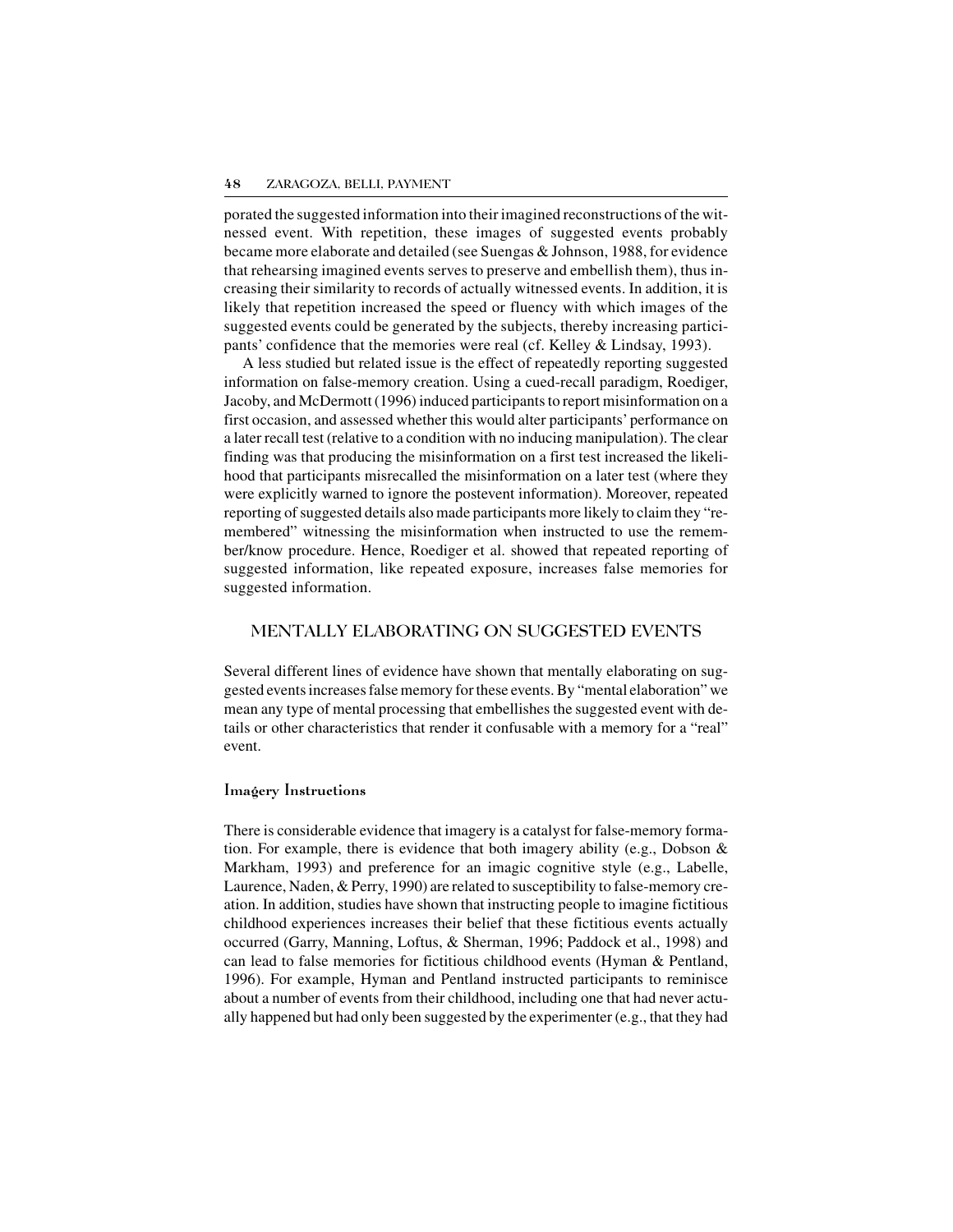tipped over a punch bowl at a wedding onto the parents of the bride). Those participants who were repeatedly instructed to imagine these events over three sessions were later more likely to claim they remembered them (both fictitious and real) than participants who were repeatedly instructed to merely think about them. Similar findings have been obtained with a somewhat different paradigm where participants are repeatedly instructed to imagine performing simple actions (Goff & Roediger, 1998; Thomas, Bulevich, & Loftus, 2003).

Why might imagery be associated with false-memory creation? It is well documented that discriminating between imagination and reality can be difficult, especially when imagined events contain large numbers of features or characteristics that are typical of actually experienced events (e.g., Johnson, Foley, & Leach, 1988; Johnson & Raye, 1981). In the case of false memories, imagining a fictitious event likely results in a mental representation that closely resembles a real event, because the act of imagination involves creating a specific instantiation of the fictitious event in one's mind. To use an example from a study by Hyman and Pentland (1996), imagining that as a child I once spilled a punch bowl at a wedding probably involves creating a mental version of this incident that specifies such things as who was there, what they looked like, where the wedding took place, how I spilled the punch bowl, what the consequences were, how I felt about it, and so forth. In other words, imagining and visualizing an event (in this example, a fictitious one) involves reflectively elaborating on a hypothetical idea in a variety of ways so as to produce a more concrete, specific, and perceptually and semantically detailed version of the incident in one's mind. At a broader level, imagining a fictitious event likely renders the imagined event more familiar, available, and plausible, thus increasing the likelihood that one would accept the imagined event as a real one (see, e.g., Garry et al., 1996). Thus, there are probably multiple dimensions, both general (e.g., familiarity) and specific (e.g., sensory-perceptual detail), on which imagined events resemble real ones.

# Sensory-Perceptual Elaboration

Although the association between imagery and false-memory creation is well documented, the mechanisms by which imagery induces false-memory creation are not yet well understood (cf. Thomas et al., 2003). Given that imagining a fictitious event likely involves a great deal of perceptual elaboration (as well as reflective elaboration on other dimensions) Drivdahl and Zaragoza (2001) set out to assess whether leading participants to reflectively elaborate on the perceptual characteristics of misleading suggestions would increase false memory for the suggested events. To this end, they used an eyewitness suggestibility paradigm where participants viewed a videotape depicting a burglary and were later exposed to misleading suggestions (e.g., they were misinformed that the thief stole a ring, when in fact he did not steal any jewelry). The perceptual elaboration manipulation was implemented by asking participants yes-or-no follow-up questions about the perceptual characteristics (e.g., location, physical appearance,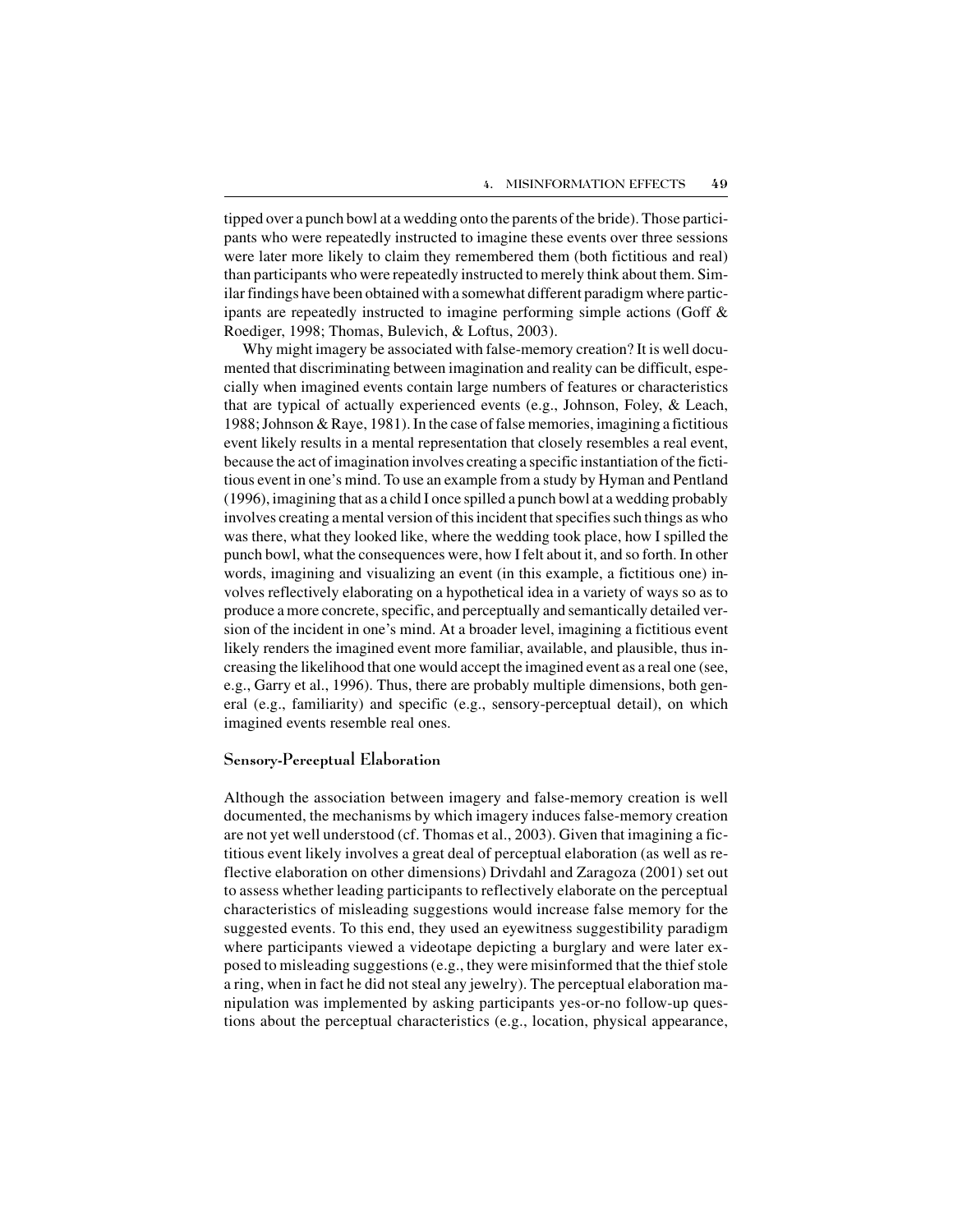etc.) of a previously mentioned item. For example, some participants who had been misinformed that the thief stole a ring were asked the follow-up question, "Did he find the ring in the top drawer?" When a suggestion was repeated, participants answered a different question about the suggested item each time they encountered it (e.g., "Was the ring in a box?" "Did the ring have a gemstone?"). In this way, the follow-up questioning resembled interview situations where witnesses are pressed to provide specific details of fictitious or poorly remembered events. Two days later, participants were given a test of their memory for the source of the suggested items. The results showed that participants who answered questions that encouraged them to elaborate on the perceptual characteristics of the suggested items, such as their location and physical appearance, were much more likely to later claim they "definitely" remembered seeing them than participants in a no-elaboration group, who were exposed to the same suggestions but answered follow-up questions aboutrelatively superficial aspects of the suggested items (e.g., its rhyming characteristics). Drivdahl and Zaragoza proposed that answering perceptual-elaboration questions increased false memory because it induced participants to form a more perceptually detailed, specific, and embellished representation of the suggested events than they would have otherwise done (see Thomas et al., 2003, for the related finding that instructing participants to include sensory details in their imaginings increased source misattributions). Consistent with this proposal, there is considerable evidence that the greater the vividness, clarity, and detail associated with imagined events, the greater the likelihood that they will be confused for actually experienced events (see Johnson et al., 1993, for a review). Note that one important way in which the Drivdahl and Zaragoza study differs from previous imagination studies is that participants were not explicitly instructed to imagine the suggested events, but were asked follow-up questions that encouraged the implicit generation of visualized detailed images of the suggested events.

#### Semantic Elaboration

Although the foregoing results show that the sensory-perceptual characteristics of imagined suggested events contribute to false-memory creation, it is also possible that the effects of imagery are also due in part to the meaningful elaborative processing that imaging entails. Note that attempts to imagine fictitious items/events are also likely to involve more abstract sorts of reasoning about the meaning and implications of the fictitious events, and a consideration of the plausible scenarios within which they might have transpired. This sort of elaborative processing may serve to establish stronger and more numerous connections between the misleading suggestions and other information in memory. To the extent that suggested memories that are embedded in a coherent network of relations are likely to be confused for "real" memories, it is possible that simply elaborating on the meaning and implications of suggested events might serve to increase false memory.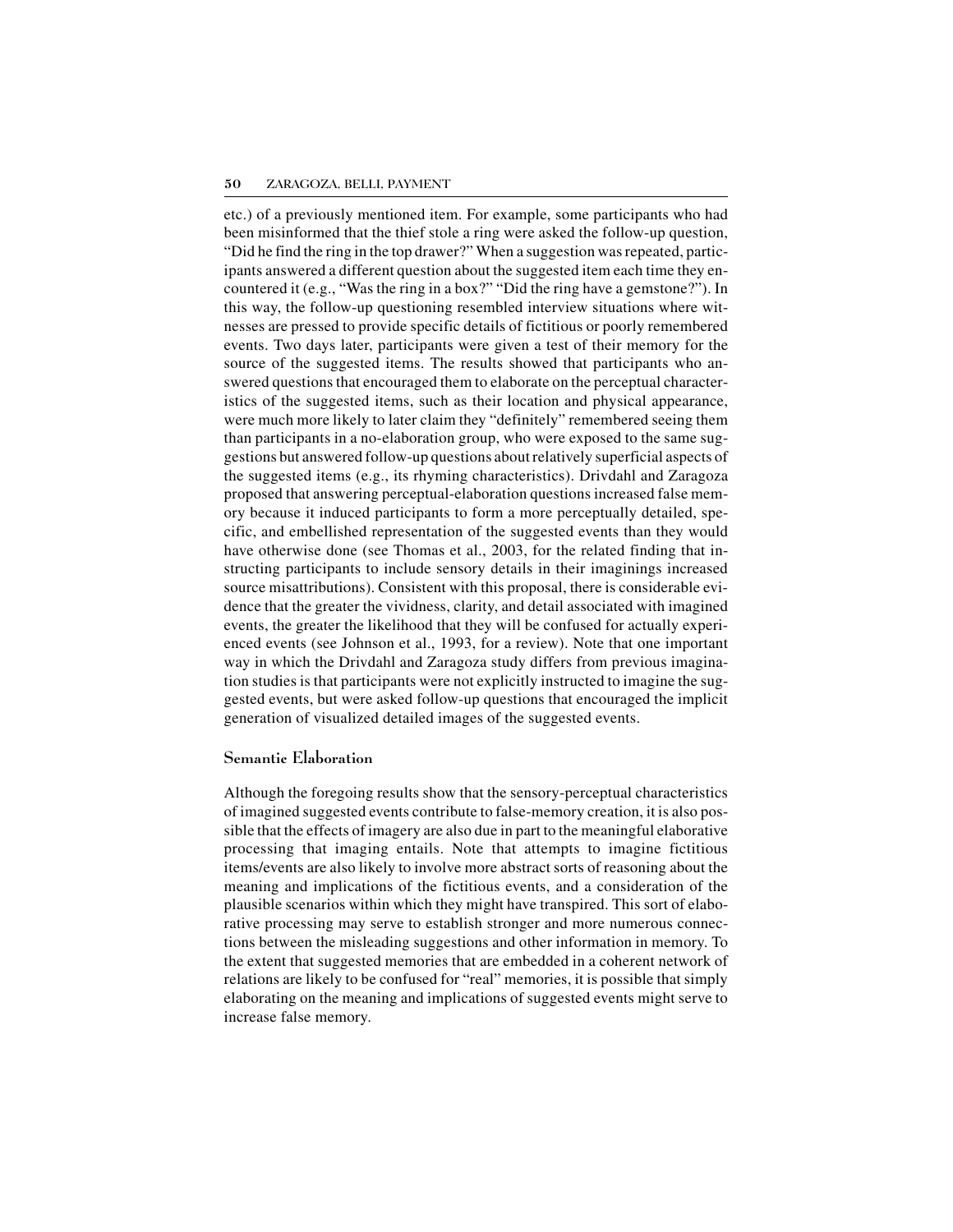In a follow-up to the Drivdahl and Zaragoza (2001) study, Zaragoza, Mitchell, Payment, and Drivdahl (2004) examined the relative contributions of perceptual and meaningful elaboration on false-memory creation by manipulating the type of follow-up questions participants received about the suggested information. Participants in the semantic-elaboration group answered follow-up questions that led them to think about the meaning and implications of the suggested details, but not their perceptual characteristics. For example, some participants in the semantic-elaboration condition who received the misleading suggestion that the "thief stole a ring" were asked the follow-up question "How incriminating would a jury find it if they were told that the thief was found with a stolen ring in his possession?" If the suggestion was repeated, participants answered a different type of follow-up question every time they encountered it (e.g., "Was the fact that the thief stole a ring central to the plot?" "Do you think the thief was disappointed that he did not find other jewelry besides the ring?"). As in the Drivdahl and Zaragoza study, participants in the perceptual-elaboration group were asked follow-up questions about the perceptual characteristics of the suggested items. Relative to a repetition-control group that had repeated exposure to the suggested information but no elaboration, participants in both elaboration groups evinced higher levels of false memory for the suggested detail. The proportion of times participants claimed they "definitely" remembered seeing suggested details was .28, .41, and .59 in the repetition-control, perceptual-elaboration, and semantic-elaboration groups, respectively. Hence, a novel and unexpected finding was that semantic elaboration led to greater increases in false memory than perceptual elaboration (even though type of elaboration had no effect on any other dependent measure). Zaragoza et al. proposed that semantic elaboration promotes false memory by establishing stronger and more numerous connections between the misleading suggestions and other well-developed knowledge structures in memory (e.g., schemas regarding juries, what constitutes incriminating evidence, etc). In sum, it appears that misinformation that is embedded in a coherent network of relations is more likely to be confused for a "real" memory. (See also Drivdahl, 2001, for the related finding that inducing participants to think about the emotional consequences of suggested events also increases false memory.)

#### PHOTOGRAPH REVIEW

The foregoing studies on perceptual and semantic elaboration induced participants to mentally elaborate on suggested items that pertained to recently experienced events. When participants are misled about events from their remote past—such as their childhood—their relatively impoverished memory of their distant past may make it more difficult for them to construct a perceptually and semantically detailed image of the suggested childhood event. On the other hand, if participants are given cues, such as photographs, that help them retrieve aspects of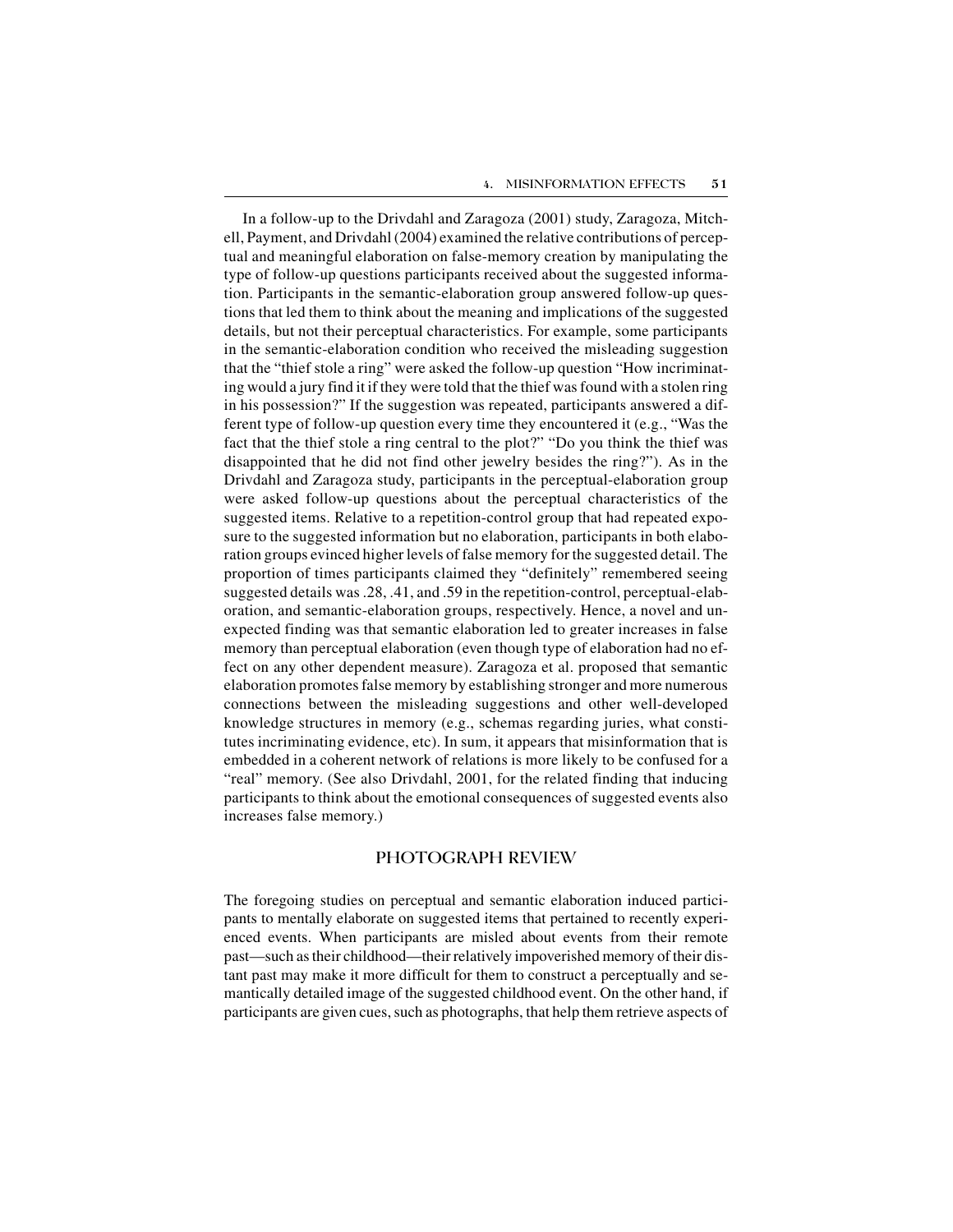their childhood, they may be better equipped to form a compelling and plausible image of the suggested (i.e., fictitious) childhood event. This, in turn, should increase their susceptibility to developing a false memory for the suggested event. A fascinating study by Lindsay, Hagen, Read, Wade, and Garry (2004) provides evidence consistent with this prediction.

In the Lindsay, Hagen et al. (2004) study, participants were asked to remember three school-related childhood events: two true events provided by parents, and a third, fictitious event (putting slime in the teacher's desk in Grade 1 or 2). For participants in the photo group, the experimenter provided a color photo of their class picture at the time of suggested the event, and participants in all groups were encouraged to recall as much as possible using mental-context reinstatement and guided-imagery exercises over a period of several days. In a final test session, participants in the photo condition were twice as likely as participants in as participants in a no-photo condition to experience false memories, and their ratings of the extent to which remembering the event was like reliving it was comparable to the ratings they gave for true events. The authors proposed that although the photo did not depict the slime prank, the photo may have enabled participants to speculate about plausible scenarios involving the suggested event (e.g., "Who would my collaborator in the slime prank have been?"). Participants in the no-photo condition may have had difficulty constructing such scenarios because of their inability to recall relevant elements, such as who was in their classroom and the appearance of the teacher. The authors further proposed that participants may have used perceptual details from the photo (e.g., the teacher's appearance) to produce vivid images of the fictitious event, thus producing especially compelling false memories (see Lindsay et al., 1994).

# NEW DIRECTIONS AND EXTENSIONS OF THE MISINFORMATION PARADIGM ENCOUNTERED OUTSIDE THE INTERVIEW CONTEXT

The misinformation paradigm provides a laboratory analogue of real-world situations involving eyewitnesses to forensically relevant events who are interviewed suggestively about the events they have witnessed. For this reason, most studies of misinformation effects have presented misinformation in the context of postevent questions or postevent narratives about the witnessed event. Recent studies have begun to document that eyewitness memories can also be contaminated by misinformation encountered outside the postevent interview context.

Studies of the social-contagion effect (Meade & Roediger, 2002; Roediger, Meade & Bergman, 2001) have shown that when two people witness the same event, a person's memory for the witnessed information can be contaminated by false information provided by the cowitness. In these studies, two participants (one of whom is a confederate) view a series of scenes and then engage in a collaborative-recall task where they each recall several items from each scene. However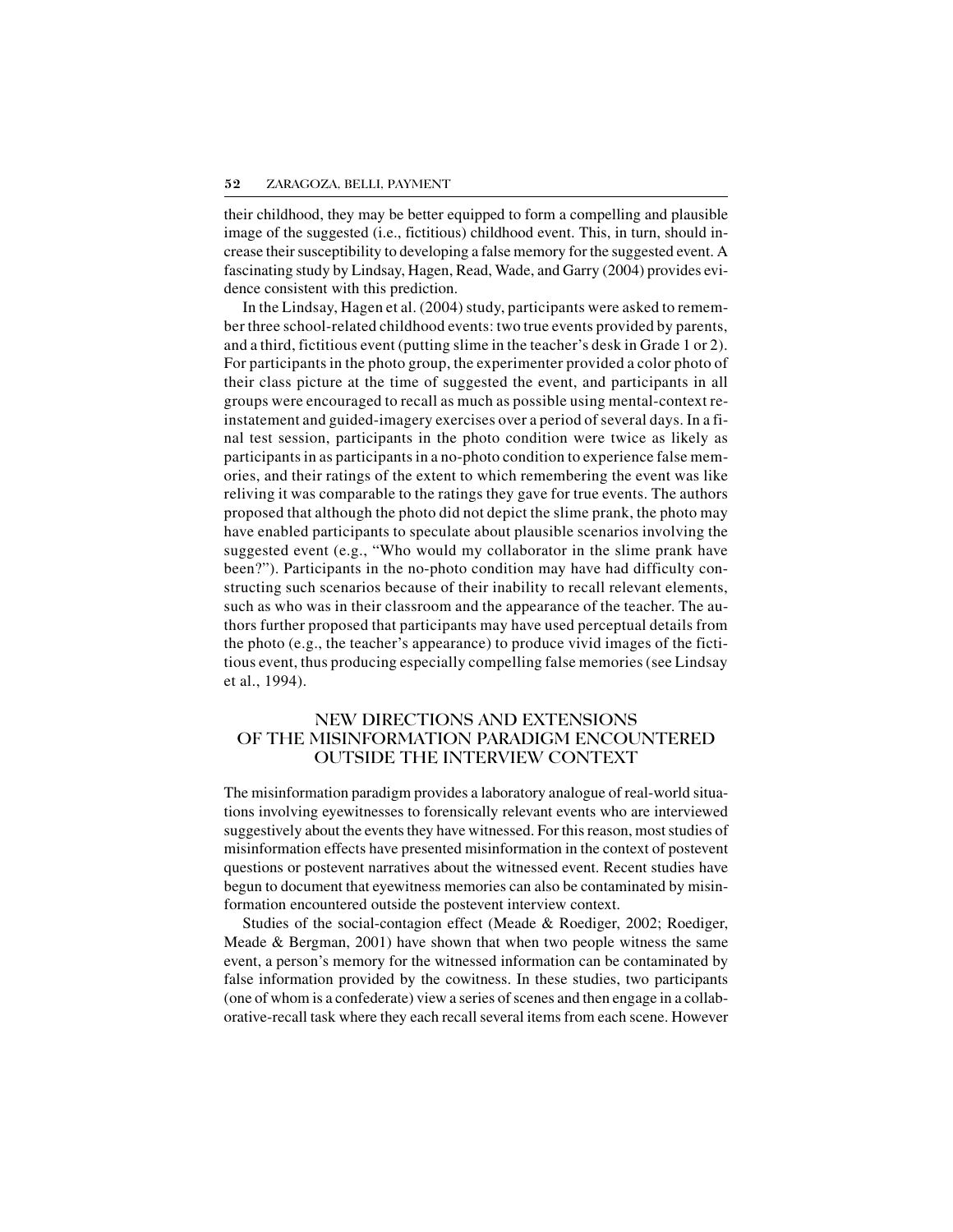some of the items "recalled" by the confederate are false in that they suggested objects that had not actually appeared in the scene (and thus serve as misinformation). The finding of interest is that when participants are later tested individually they recall these suggested items even when told to recall only those items they remembered from the scenes. Moreover, neither warning participants that others'responses might influence their recall, nor giving them a source-monitoring test (which oriented them to discriminate between items they saw and those the cowitness reported) eliminates the social-contagion effect (Meade & Roediger, 2002). These findings extend research on the misinformation effect by showing that even information provided by an unfamiliar peer can affect participants'memories for events they have witnessed.

Perhaps even more surprising than the social-contagion effects is the recent finding that participants will sometimes intrude details from one event into their memory of a different event (Allen & Lindsay, 1998; Lindsay, Allen, Chan, & Dahl, 2004).

In these studies, participants viewed a movie clip depicting a museum burglary and read a narrative description of either (a) the same event (i.e., the museum burglary they had seen), (b) a different, but thematically related, event (a palace burglary), or (c) a less closely related event (a school field trip to a palace). In every case, the narratives contained information that was not in the original movie clip. The finding of interest was that when participants were given a cued-recall test of their memory for the video, participants in all three conditions falsely recalled information from the narratives, though false recall was greater when the narrative described the witnessed event rather than a different event. A striking finding was that these intrusions occurred even when the narrative described an event (a school field trip to a palace) that was in many ways quite different from the event depicted in the movie clip participants had seen (a burglary in a museum).

# FALSE MEMORIES FOR FORCED CONFABULATIONS AND FALSE CONFESSIONS

To date, most studies in the eyewitness suggestibility literature have focused almost exclusively on suggestive interviews involving false-memory implantation. In the implantation paradigm, the witness is given misinformation about a witnessed event, and suggestibility is measured as the extent to which the witness then (or later) assents to the misinformation provided by the interviewer. However, in real-world forensic and therapeutic settings, suggestive interview practices are not restricted to situations involving the explicit provision of misinformation. Rather, in some cases interviewers attempt to elicit from witnesses accounts that support their beliefs about what transpired (cf. Bruck, Ceci, & Hembrooke, 1998). To this end, interviewers may forcibly press witnesses to describe those events they believe transpired, even when witnesses cannot remember or never witnessed the events they are pressed to testify about (cf. Gudjonssson, 1992; Leo, 1996).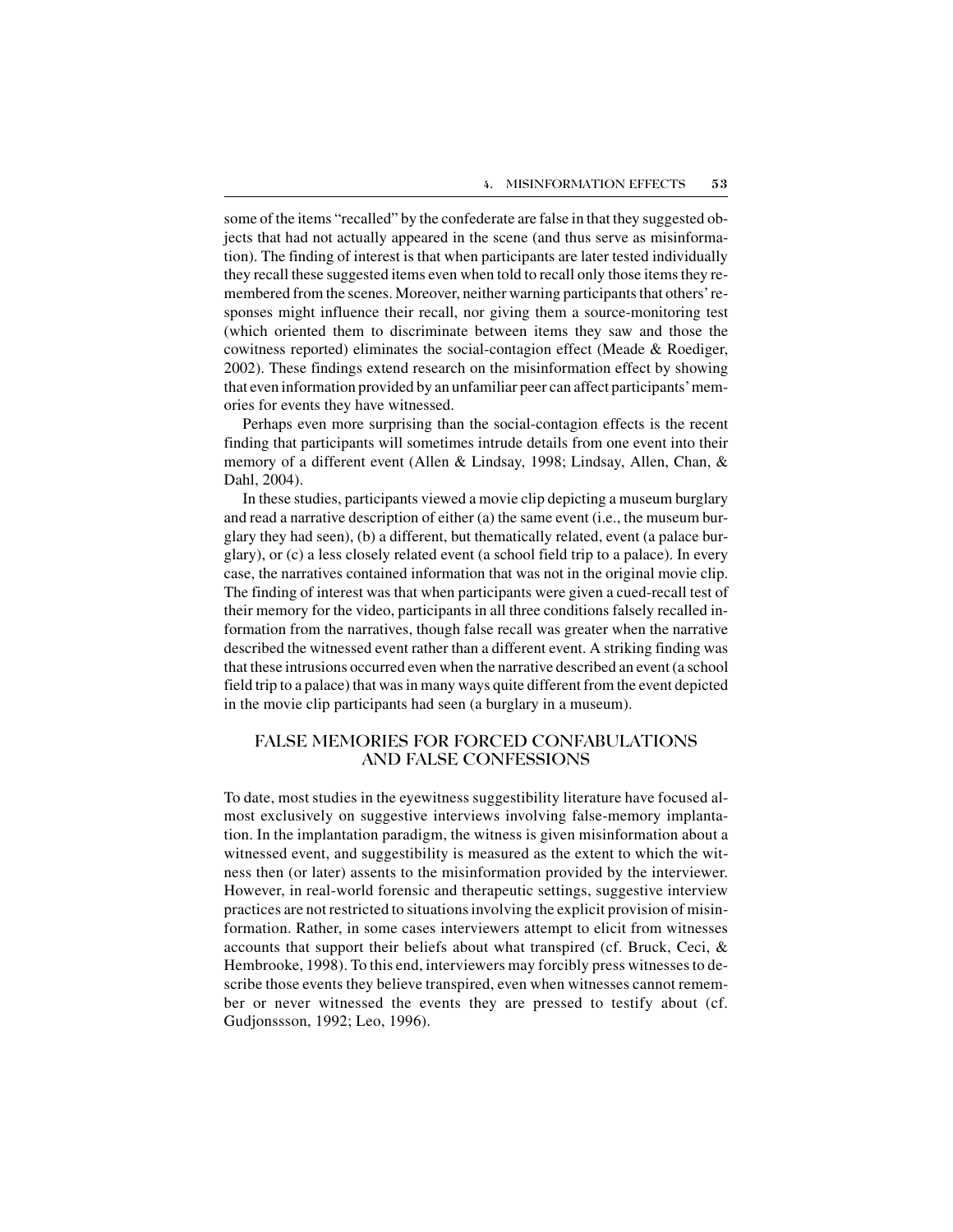#### 54 ZARAGOZA, BELLI, PAYMENT

Might witnesses eventually develop false memories for events they had earlier been forced to confabulate? Intuitively, it seems unlikely they would do so. Presumably, events that are confabulated deliberately and under duress will be remembered as mere fabrications, even over the long term. However, contrary to this intuition, a recent study (Zaragoza, Payment, Ackil, Drivdahl, & Beck, 2001) showed that participants who were pressed to confabulate information about a witnessed event later evidenced false memories for some of the events they had earlier confabulated knowingly (see also Ackil & Zaragoza, 1998, for similar evidence with children), a phenomenon they call the "forced confabulation effect." In this study, participants viewed a movie clip and were then asked specific questions about both true and blatantly false events. In order to answer these false-event questions, the participants were required to confabulate, or make something up. For example, in going over a scene from the video, the experimenter said, "It [the chair] broke, and Delaney fell on the floor. Where was Delaney bleeding?" This question required a confabulated response because although Delaney did fall off a chair in the video, he clearly did not bleed nor hurt himself in any way.

As one might expect, participants firmly resisted answering such questions, but were repeatedly pressed to guess until they eventually acquiesced. To illustrate, the following is a transcript from a forced-confabulation interview:

| Interviewer: | After he fell, where was Delaney Bleeding?                      |
|--------------|-----------------------------------------------------------------|
| Participant: | He wasn't. He was? I didn't see any blood.                      |
| Interviewer: | What's your best guess?                                         |
| Participant: | Where was he bleeding?                                          |
| Interviewer: | Yeah.                                                           |
| Participant: | But he wasn't bleeding. Oh, I don't have a best guess. I didn't |
|              | think he was bleeding. His knee?                                |
| Interviewer: | Okay, his knee.                                                 |
| Participant: | It's not his knee! (Zaragoza et al., 2001, p. 476)              |

Throughout the interview, the interviewer selectively reinforced some of the participants' confabulated responses by providing confirmatory feedback (e.g., "Knee is the correct answer!") and provided neutral (uninformative feedback for the remaining confabulated responses (e.g., "OK, knee"—see earlier transcript) (see Wells & Bradfield, 1998, for other evidence that confirmatory feedback leads to distortions in eyewitness testimony). One week later, a large proportion of participants misremembered witnessing the events they had earlier confabulated knowingly (even though they were warned in advance that they had been questioned about fictitious events). Moreover, confirmatory feedback increased false memory for forcibly confabulated events, increased confidence in those memories, and increased the likelihood that participants would freely report the confabulated events 1 to 2 months later. Important to note, the authors were able to show that these false-memory effects were not dependent on memory for the feedback.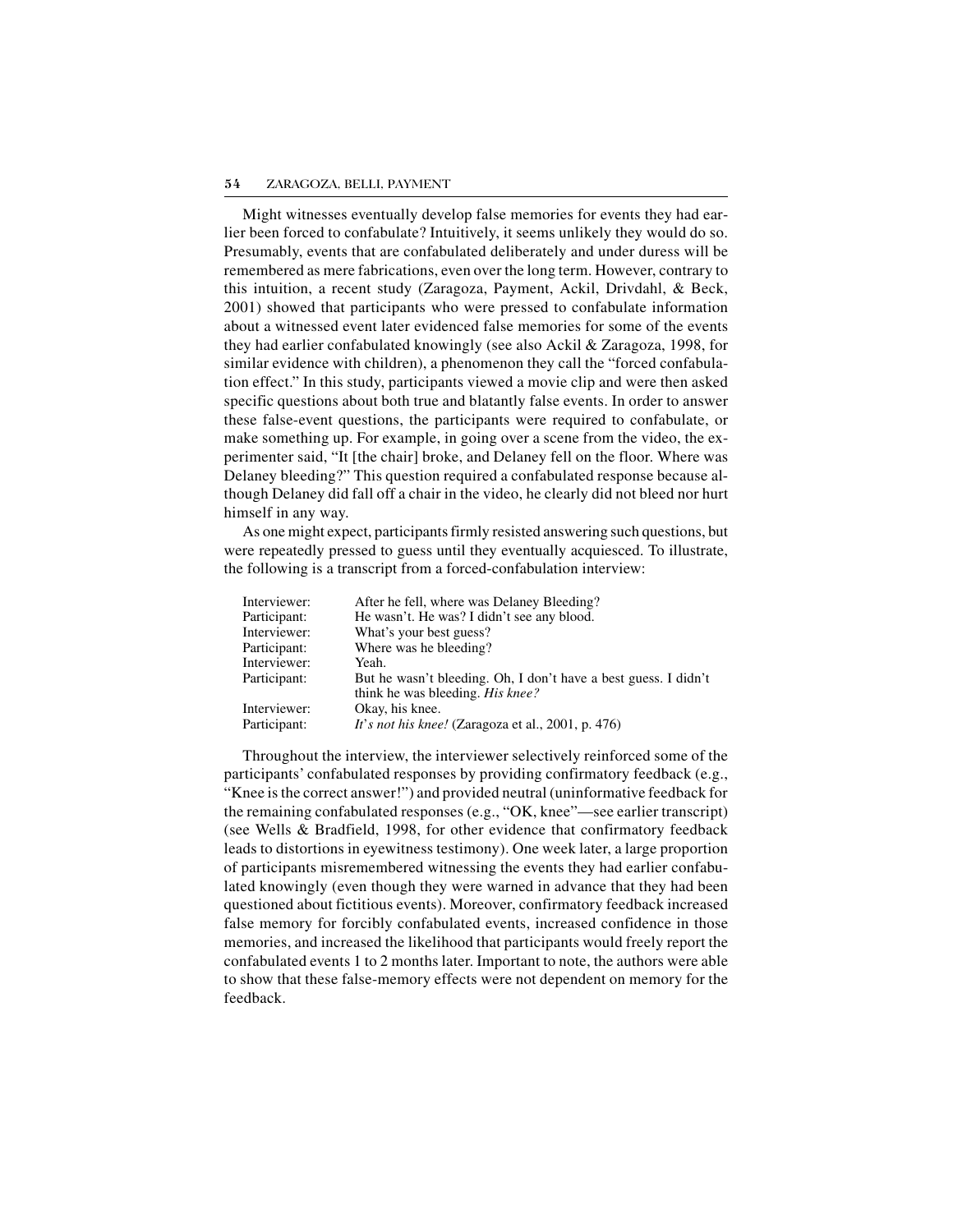In an ingenious experiment, Kassin and Kiechel (1996) demonstrated that false incriminating evidence can lead people to believe—and even remember—that they committed a crime they did not commit. Research on this topic is of great practical importance as the presentation of false incriminating evidence is a common interrogation technique, and studies have shown that coerced confessions increase the conviction rate even when participants recognize they are coerced, even when it is stricken from the record, and even when jurors claim it had no influence on their verdict (Kassin & Sukel, 1997). In their study, participants engaged in a computer reaction-time task and were incorrectly accused of hitting the wrong key and damaging the computer. All of the participants initially denied hitting the key, and indeed none of them had done so. Two variables were manipulated: First, in order to influence participants'certainty in their own innocence, the pace of the computer task was varied (either very fast paced or slow paced). Second, they varied whether or not participants received the false incriminating evidence (the "misinformation"). Specifically, for participants in the false-witness condition, an experimental confederate claimed she saw the participant hit the key, whereas for participants in the no-witness condition the same confederate said she had not seen what happened. There were three outcome measures: participants' willingness to sign a confession (a measure of compliance), participants' tendency to freely report to another participant that they had hit the key/damaged the computer (a measure of internalization), and participants' tendency to "recall" specific details to fit the allegation, such as "I hit it with the side of my right hand after you called out the 'A'" (Kassin & Kiechel, 1996, p. 127). The latter served as a measure of confabulation (or false memory). The results showed that both variables influenced participants'performance on all measures: Compared to participants in the slow-pace/no-witness group, participants in the fast-pace/false-witness group were more likely to sign the confession, internalize guilt for the event, and confabulate details in memory consistent with the false belief. Interestingly, the false incriminating evidence was a critical ingredient in producing confabulations. No participants in the no-witness groups (whether slow *or* fast paced) produced confabulations. In summary, these findings extend studies of misinformation phenomena by showing that people can be misled about their own actions, not just events they have observed. Moreover, like the forced-confabulation studies, these studies show that coercing witnesses to say things against their will (describing events they did not see, providing self-incriminating statements), can seriously distort their memories over the long term.

# THE SCOPE OF FALSE MEMORIES OF SUGGESTED EVENTS

Most of the research on misinformation phenomena reviewed here has documented false memories for selected aspects of a witnessed event (e.g., a false memory that the thief had a gun, when in fact he had no weapon). In recent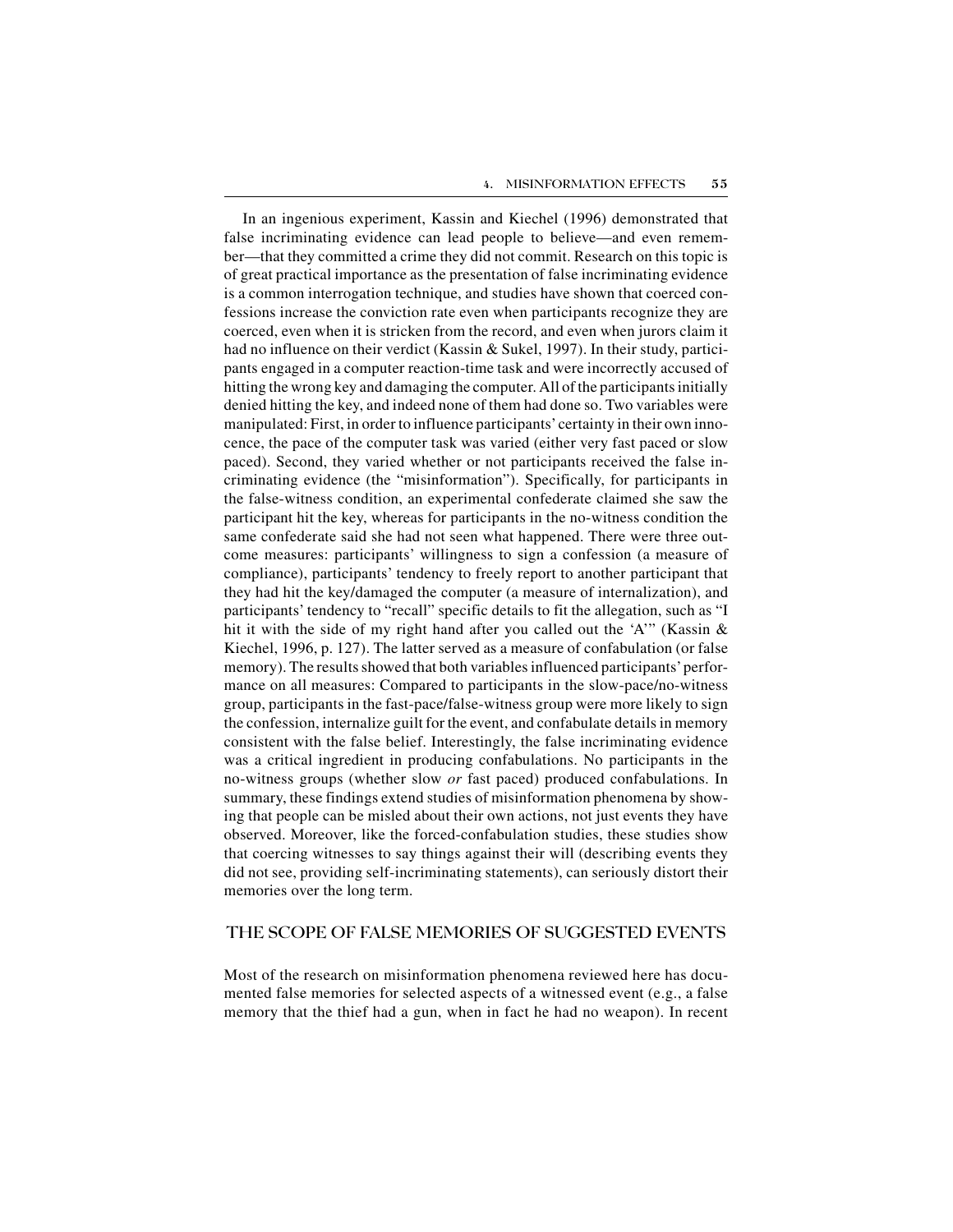years, the controversy surrounding allegedly false recovered memories of childhood abuse has raised important questions about the extent of people's susceptibility to memory illusions. In particular, a question of central concern in this debate is whether people can be led to develop false memories for entire events that never actually transpired (see chap. 8, this volume). Once again, Elizabeth Loftus has been at the forefront of the effort to provide scientific evidence that bears on this issue of pressing social concern by developing innovative methods for addressing such questions in the laboratory (e.g., Loftus, Coan, & Pickrell, 1979/1996)

Although the recovered/false-memory debate has captured a great deal of attention in recent years, research on this problem is in many ways a natural outgrowth of research on misinformation phenomena. Although the latter focuses on participants' memories for details of recent eyewitness events, many of the factors that appear to promote the creation of false memories for suggested childhood events (e.g., imagery, repetition, forced generation, mental elaboration) were discovered in the context of basic research on the misinformation effect. Our hope is that the ongoing recovered/false-memory debate may resolve itself as the once lively debates on the misinformation effect have largely been resolved, with scientists who once took adversarial positions beginning to see that their points of agreement are more numerous than those points on which they disagree. Finally, as this chapter has shown, research on the misinformation effect is an ongoing energetic direction of investigation that continues to provide unique insights into the nature of memory and its susceptibility to error.

#### REFERENCES

Ackil, J. K., & Zaragoza, M. S. (1998). Memorial consequences of forced confabulations: Age differences in susceptibility to false memories. *Developmental Psychology, 34,* 1358–1372.

Allen, B. P., & Lindsay, D. S. (1998). Amalgamations of memories: Intrusions of information from one event into reports of another. *Applied Cognitive Psychology, 12,* 277–285.

Ayers, M. S., & Reder, L. M. (1998). A theoretical review of the misinformation effect: Predictions from an activation-based memory model. *Psychonomic Bulletin & Review, 5,* 1–21.

Banaji, M. R., & Crowder, R. G. (1989). The bankruptcy of everyday memory. *American Psychologist, 44,* 1185–1193.

Bekerian, D. A., & Bowers, J. M. (1983). Eyewitness testimony: Were we misled? *Journal of Experimental Psychology: Learning, Memory, and Cognition, 9,* 139–145.Belli, R. F. (1988). Color blend retrievals: Compromise memories or deliberate compromise responses? *Memory & Cognition, 16,* 314–326.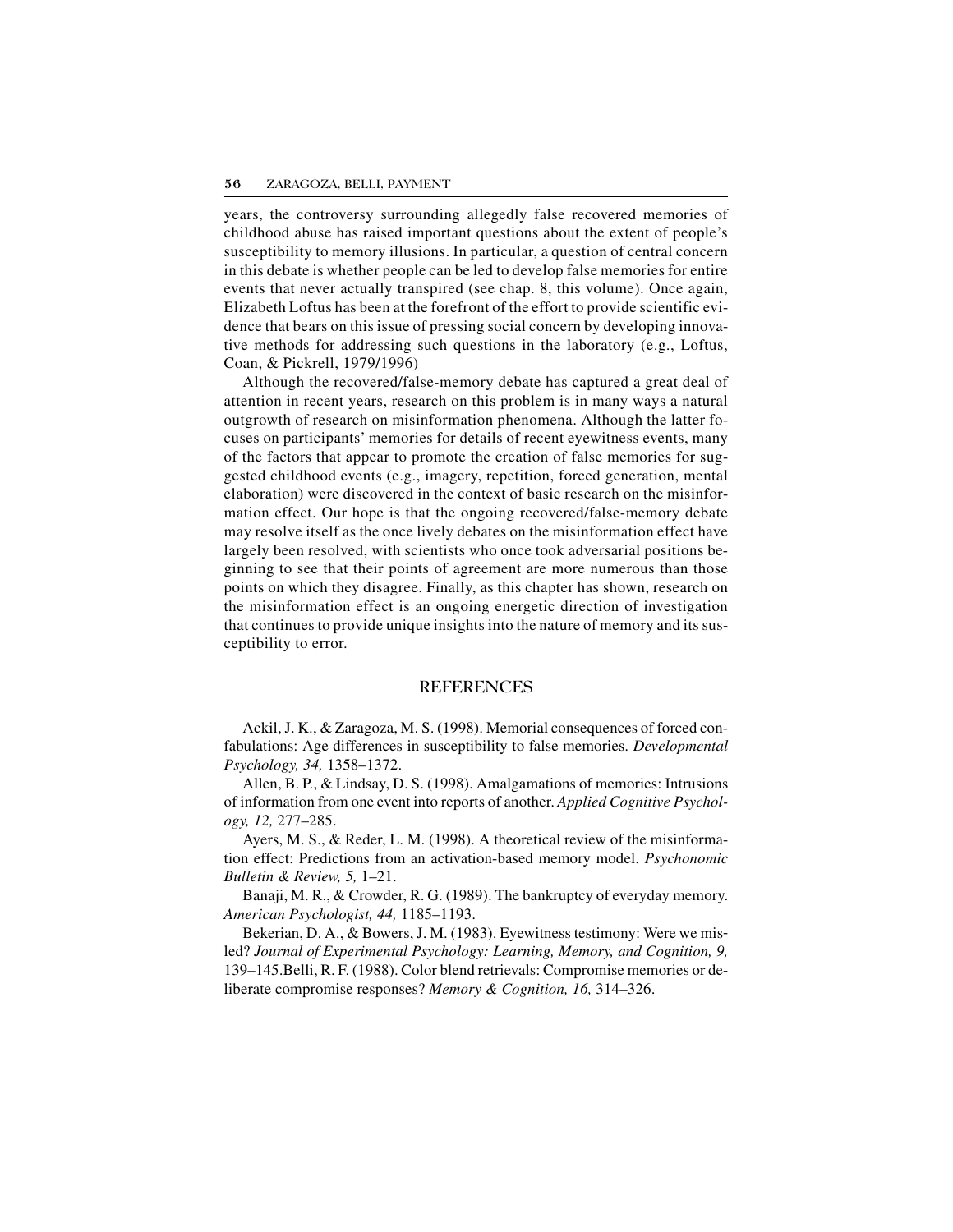Belli, R. F. (1989). Influences of misleading postevent information: Misinformation interference and acceptance. *Journal of Experimental Psychology: Genera*l, *118,* 72–85.

Belli, R. F. (1993). Failure of interpolated tests in inducing memory impairment with final modified tests: Evidence unfavorable to the blocking hypothesis. *American Journal of Psychology, 106,* 407–427.

Belli, R. F., Lindsay, D. S., Gales, M. S., & McCarthy, T. T. (1994). Memory impairment and source misattribution in postevent misinformation experiments with short retention intervals. *Memory & Cognition, 22,* 40–54.

Belli, R. F., & Loftus, E. F. (1994). Recovered memories of childhood abuse: A source monitoring perspective. In S. J. Lynn & J. Rhue (Eds.), *Dissociation: Theory, clinical, and reseach perspectives* (pp. 415–433). New York: Guilford.

Belli, R. F., & Loftus, E. F. (1996). The pliability of autobiographical memory: Misinformation and the false memory problem. In D. C. Rubin (Ed.), *Remembering our past: Studies in autobiographical memory* (pp. 157–179). New York: Cambridge University Press.

Belli, R. F., Windschitl, P. D., McCarthy, T. T., & Winfrey, S. E. (1992). Detecting memory impairment with a modified test procedure: Manipulating retention interval with centrally presented event items. *Journal of Experimental Psychology: Learning, Memory, and Cognition, 18,* 356–367.

Bowman, L. L., & Zaragoza, M. S. (1989). Similarity of encoding context does not influence resistance to memory impairment following misinformation. *American Journal of Psychology, 102,* 249–264.

Bruck, M., Ceci, S. J., & Hembrooke, H. (1998). Reliability and credibility of young children's reports: From research to policy and practice. *American Psychologist, 53,* 136–151.

Ceci, S. J., Huffman, M. L. C., Smith, E., & Loftus, E. F. (1994). Repeatedly thinking about a non-event: Source misattributions among preschoolers. *Consciousness & Cognition: An International Journal, 3*(3–4), 388–407.

Ceci, S. J., Loftus, E. F., Leichtman, M. D., & Bruck, M. (1994). The possible role of source misattributions in the creation of false beliefs among preschoolers. *International Journal of Clinical and Experimental Hypnosis, 42,* 304–320.

Ceci, S. J., Ross, D. F., & Toglia, M. P. (1987). Suggestibility of children's memory: Psycholegal implications. *Journal of Experimental Psychology: General, 116,* 38–49.

Chambers, K. L., & Zaragoza, M. S. (2001). Intended and unintended effects of explicit warnings on eyewitness suggestibility: Evidence from source identification tests. *Memory & Cognition, 29,* 1120–1129.

Chandler, C. C. (1989). Specific retroactive interference in modified recognition tests: Evidence for an unknown cause of interference. *Journal of Experimental Psychology: Learning, Memory, and Cognition, 15,* 256–265.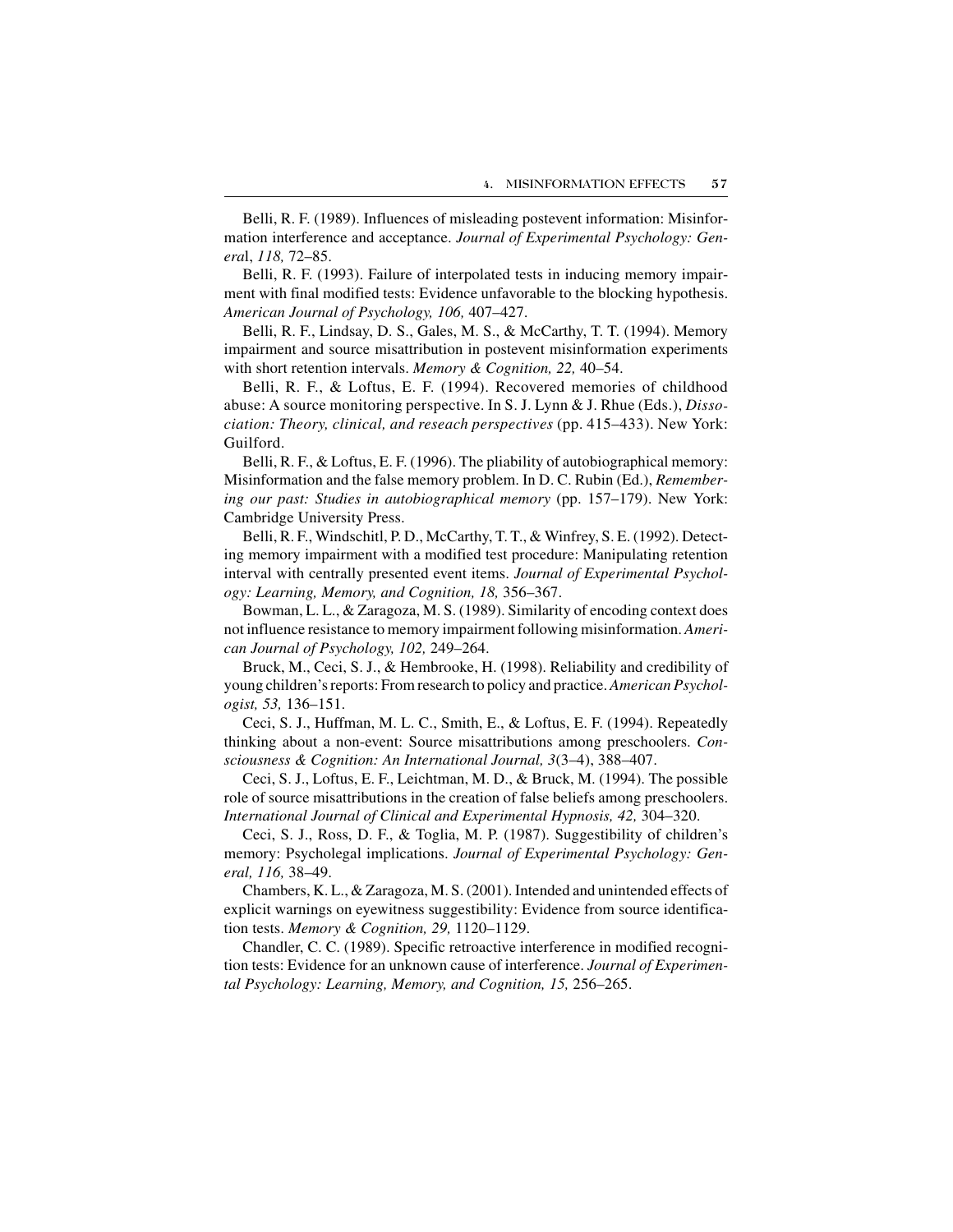Chandler, C. C., Gargano, G. J., & Holt, B. C. (2001). Witnessing postevents does not change memory traces, but can affect their retrieval. *Applied Cognitive Psychology, 15,* 3–22.

Christiaansen, R. E., & Ochalek, K. (1983). Editing misleading information from memory: Evidence for the co-existence of original and postevent information*. Memory & Cognition, 11,* 467–475.

Crowder, R. G. (1976). *Principles of learning and memory*. Oxford, England: Lawrence Erlbaum Associates.

Dobson, M., & Markham, R. (1993). Imagery ability and source monitoring: Implications for eyewitness memory. *British Journal of Psychology, 84,* 111–118.

Dodd, D. H., & Bradshaw, J. M. (1980). Leading questions and memory: Pragmatic constraints. *Journal of Verbal Learning & Verbal Behavior, 19*(6), 695–704.

Drivdahl, S. B. (2001). The role of emotion and self-reference in the creation of false memories for suggested events. *Dissertation Abstracts, 61,* 6156.

Drivdahl, S. B., & Zaragoza, M. S. (2001). The role of perceptual elaboration and individual differences in the creation of false memories for suggested events. *Applied Cognitive Psychology, 15,* 265–281.

Eakin, D. K., Schreiber, T. A., & Sergent-Marshall, S. (2003). Misinformation effects in eyewitness memory: The presence and absence of memory impairment as a function of warning and misinformation accessibility. *Journal of Experimental Psychology*: *Learning, Memory, and Cognition, 29,* 813–825.

Frost, P. (2000). The quality of false memory over time: Is misinformation "remembered" or "known"? *Psychonomic Bulletin & Review, 7*(3), 531–536.

Frost, P., Ingraham, M., & Wilson, B. (2002). Why misinformation is more likely to be recognised over time. A source monitoring account. *Memory, 10*(3*)*, 179–185.

Gardiner, J. M., & Java, R. I. (1990). Recollective experience in word and nonword recognition. *Memory & Cognition, 18,* 23–30.

Gardiner, J. M., & Java, R. I. (1993). Recognition memory and awareness: An experiential approach. *European Journal of Cognitive Psychology, 5,* 337–346.

Garry, M., Manning, C. G., Loftus, E. F., & Sherman, S. J. (1996). Imagination inflation: Imagining a childhood event inflates confidence that it occurred. *Psychonomic Bulletin & Review, 3,* 208–214.

Goff, L. M., & Roediger, H. L. (1998). Imagination inflation for action events: Repeated imaginings lead to illusory recollections. *Memory & Cognition, 26,* 20–33.

Gudjonsson, G. H. (1992). *The psychology of interrogations, confessions and testimony*. Oxford, England: Wiley.

Hekkanen, S. T., & McEvoy, C. (2002). False memories and source-monitoring problems: Criterion differences. *Applied Cognitive Psychology, 16,* 73–85.

Hyman, I. E., & Billings, F. J. (1998). Individual differences and the creation of false childhood memories. *Memory, 6,* 1–20.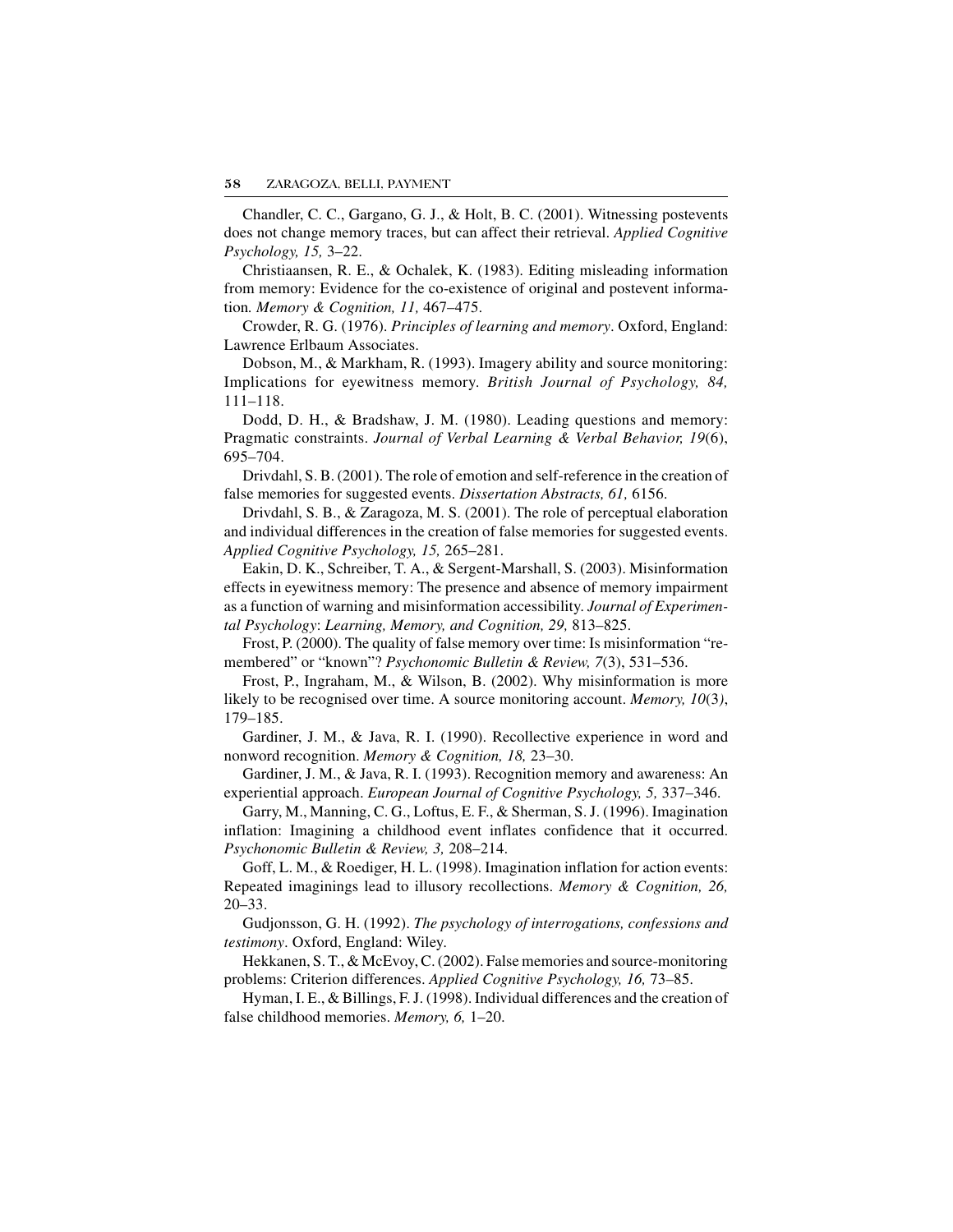Hyman, I. E., Husband, T. H., & Billings, F. J. (1995). False memories of childhood experiences. *Applied Cognitive Psychology, 9,* 181–197.

Hyman, I. E., & Pentland, J. (1996). The role of mental imagery in the creation of false childhood memories. *Journal of Memory and Language, 35,* 101–117.

Jacoby, L. L., Kelley, C. M., & Dywan, J. (1989). Memory attributions. In H. L. Roediger & F. I. M. Craik (Eds.), *Varieties of memory and consciousness: Essays in honor of Endel Tulving* (pp. 391–422). Hillsdale, NJ: Lawrence Erlbaum Associates.

Jacoby, L. L., Woloshyn, B., & Kelley, C. M. (1989). Becoming famous without being recognized: Unconscious influences of memory produced by divided attention. *Journal of Experimental Psychology: General, 118,* 72–85.

Johnson, M. K., Foley, M. A., & Leach, K. (1988). The consequences for memory of imagining another person's voice. *Memory & Cognition, 16,* 337–342.

Johnson, M. K., Foley, M. A., Suengas, A. G., & Raye, C. L. (1988). Phenomenal characteristics of memories for perceived and imagined autobiographical events. *Journal of Experimental Psychology: General*, *117,* 371–376.

Johnson, M. K., Hashtroudi, S., & Lindsay, D. S. (1993). Source monitoring. *Psychological Bulletin, 114,* 3–28.

Johnson, M. K., Kounios, J., & Reeder, J. A. (1994). Time-course studies of reality monitoring and recognition. *Journal of Experimental Psychology: Learning, Memory, and Cognition, 20,* 1409–1419.

Johnson, M. K., & Raye, C. L. (1981). Reality monitoring. *Psychological Review, 88,* 67–85.

Kassin, S. M., & Kiechel, K. L. (1996). The social psychology of false confessions: Compliance, internalization, and confabulation. *Psychological Science, 7,* 125–128.

Kassin, S. M., & Sukel, H. (1997). Coerced confessions and the jury: An experimental test of the "harmless error" rule. *Law & Human Behavior, 21,* 27–46.

Kelley, C. M., & Lindsay, S. D. (1993). Remembering mistaken for knowing: Ease of retrieval as a basis for confidence in answers to general knowledge questions. *Journal of Memory and Language, 32,* 1–24.

Labelle, L., Laurence, J., Nadon, R., & Perry, C. (1990). Hypnotizability, preference for an imagic cognitive style, and memory creation in hypnosis. *Journal of Abnormal Psychology, 99,* 222–228.

Lampinen, J. M., & Smith, V. L. (1995). The incredible (and sometimes incredulous) child witness: Child eyewitnesses' sensitivity to source credibility cues. *Journal of Applied Psychology, 80,* 621–627.

Lane, S. M., Mather, M., Villa, D., & Morita, S. K. (2001). How events are reviewed matters: Effects of varied focus on eyewitness suggestibility. *Memory & Cognition, 29,* 940–947.Leo, R. A. (1996). Miranda's revenge: Police interrogation as a confidence game. *Law & Society Review, 30,* 259–288.

Lindsay, D. S. (1990). Misleading suggestions can impair eyewitnesses'ability to remember event details. *Journal of Experimental Psychology: Learning, Memory, and Cognition, 16,* 1077–1083.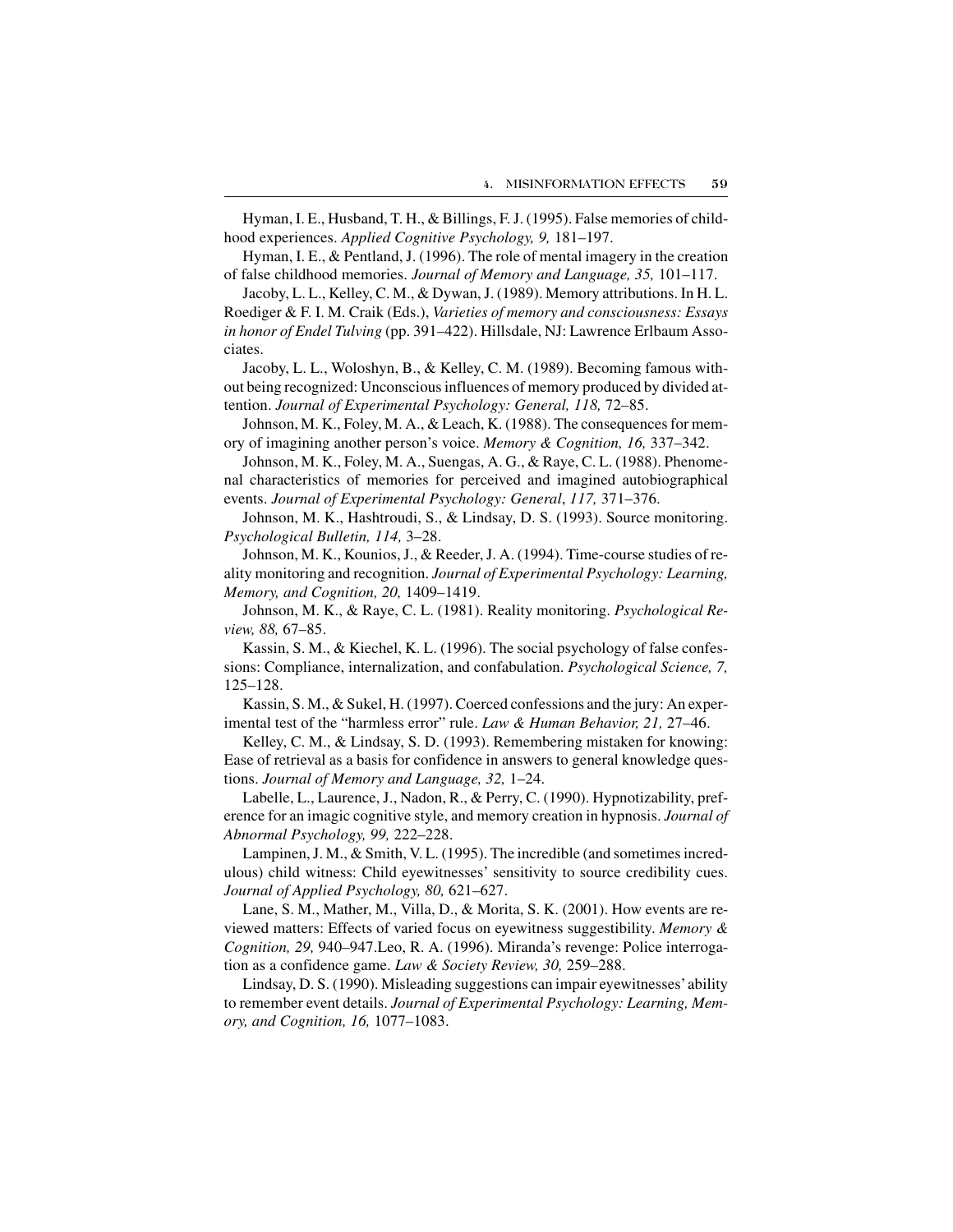#### 60 ZARAGOZA, BELLI, PAYMENT

Lindsay, D. S. (1994). Memory source monitoring and eyewitness testimony. In D. F. Ross, J. D. Read, & M. P. Toglia (Eds.), *Adult eyewitness testimony: Current trends and developments* (pp. 27–55). New York: Springer-Verlag.

Lindsay, D. S., Allen, B. P., Chan, J. C. K., & Dahl, L. C. (2004). Eyewitness suggestibility and source similarity: Intrusions of details from one event into memory reports of another event. *Journal of Memory and Language, 50,* 96–111.

Lindsay, D. S., Hagen, L., Read, J. D., Wade, K. A., & Garry, M. (2004). True photographs and false memories. *Psychological Science, 15,* 149–154.

Lindsay, D. S., & Johnson, M. K. (1989). The eyewitness suggestibility effect and memory for source. *Memory & Cognition, 17,* 349–358.Loftus, E. F. (1975). Leading questions and the eyewitness report.*Cognitive Psychology, 7,* 560–572.

Loftus, E. F. (1977). Shirting human color memory. *Memory & Cognition, 5,* 696–699.Loftus, E. F. (1979a). *Eyewitness testimony*. Cambridge, MA: Harvard University Press.

Loftus, E. F. (1979b). The malleability of human memory. *American Scientist, 67,* 312–320.Loftus, E. F. (1979c). Reactions to blatantly contradictory information. *Memory & Cognition, 7,* 368–374.

Loftus, E. F., Coan, J. A., & Pickrell, J. E. (1996). Manufacturing false memories using bits of reality. In L. M. Reder (Ed.), *Implicit memory and metacognition* (pp. 195–220). Mahwah, NJ: Lawrence Erlbaum Associates. (Original work published 1979)

Loftus, E. F., Donders, K., Hoffman, H. G., & Schooler, J.W. (1989). Creating new memories that are quickly accessed and confidently held. *Memory & Cognition, 17,* 607–616.

Loftus, E. F., & Hoffman, H. G. (1989). Misinformation and memory: The creation of new memories. *Journal of Experimental Psychology: General, 118,* 100–104.

Loftus, E. F., & Ketcham, K. (1994). *The myth of repressed memory*. New York: St. Martin's Press.Loftus, E. F., & Loftus, G. R. (1980). On the permanence of stored information in the brain. *American Psychologist, 35,* 409–420.

Loftus, E. F., Miller, D. G., & Burns, H. J. (1978). Semantic integration of verbal information into a visual memory. *Journal of Experimental Psychology: Human Learning and Memory, 4,* 19–31.

Loftus, E. F., & Palmer, J. E. (1974). Reconstruction of automobile destruction: An example of the interaction between language and memory. *Journal of Verbal Learning and Verbal Behavior, 13,* 585–589.

Loftus, E. F., Schooler, J. W., & Wagenaar, W. (1985). The fate of memory: Comment on McCloskey and Zaragoza. *Journal of Experimental Psychology: General, 114,* 375–380.

McCloskey, M., & Zaragoza, M. (1985a). Misleading postevent information and memory for events: Arguments and evidence against memory impairment hypotheses. *Journal of Experimental Psychology: General, 114,* 1–16.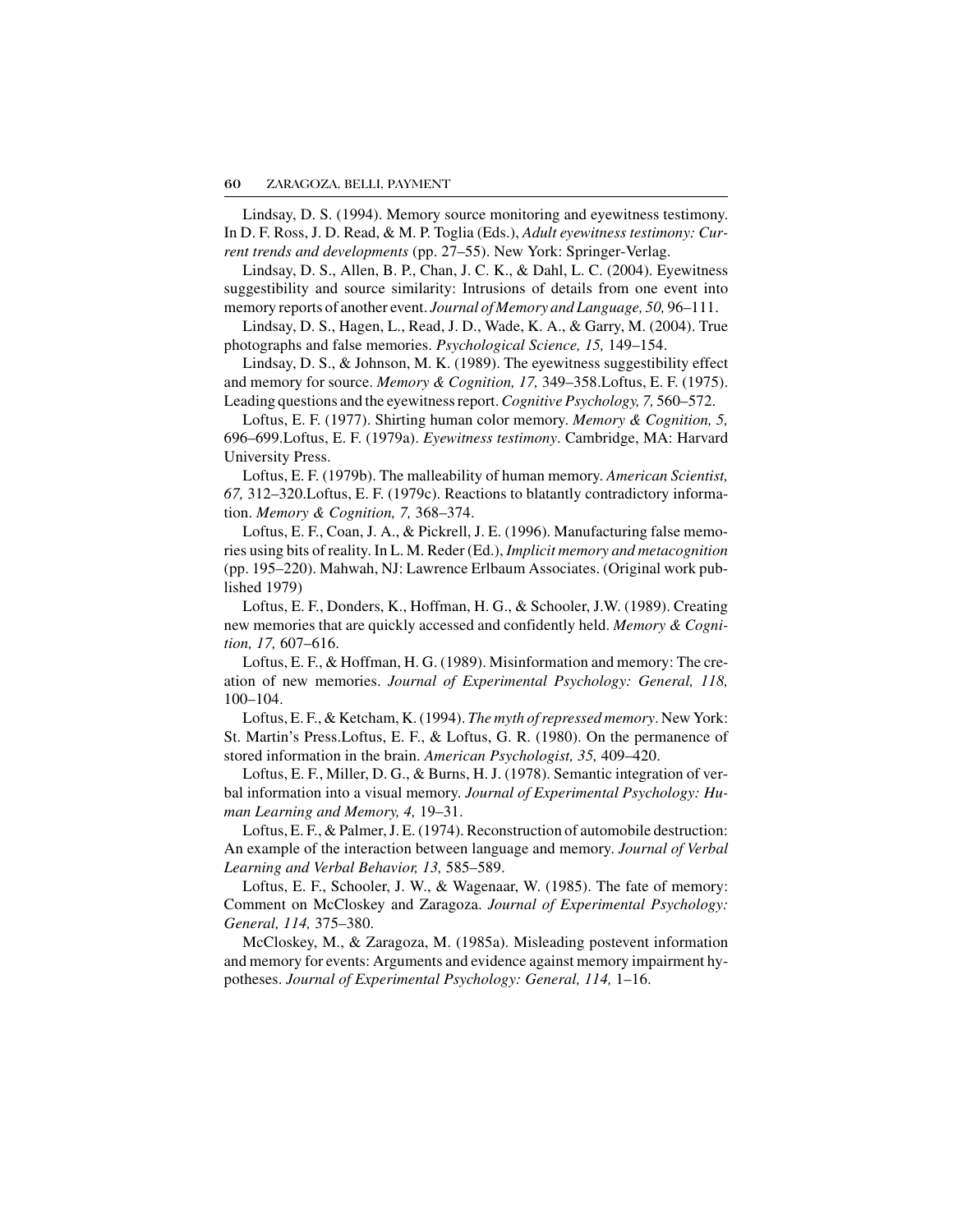McCloskey, M., & Zaragoza, M. (1985b). Postevent information and memory: Reply to Loftus, Schooler, and Wagenaar. *Journal of Experimental Psychology: General, 114,* 381–387.

Meade, M. L., & Roediger, H. L. (2002). Explorations in the social contagion of memory. *Memory & Cognition, 30,* 995–1009.Metcalfe, J. (1990). Composite Holographic Associative Recall Model (CHARM) and blended memories in eyewitness testimony. *Journal of Experimental Psychology*: *General, 119,* 145–160.

Mitchell, K. J. ,& Zaragoza, M. S. (1996). Repeated exposure to suggestion and false memory: The role of contextual variability. *Journal of Memory and Language*I 246V260.

Mitchell, K. J., & Zaragoza, M. S. (2001). Contextual overlap and eyewitness suggestibility. *Memory & Cognition, 29,* 616–626.

Paddock, J. R., Joseph, A. L., Chan, F. M., Terranova, S., Manning, C., & Loftus, E. F. (1998). When guided visualization procedures may backfire: Imagination inflation and predicting individual differences in suggestibility [Special issue]. *Applied Cognitive Psychology*, *12,* 563–575.

Payne, D. G., Toglia, M. P., & Anastasi, J. S. (1994). Recognition performance level and the magnitude of the misinformation effect in eyewitness memory. *Psychonomic Bulletin & Review, 1,* 376–382.Porter, S., Yuille, J. C., & Lehman, D. R. (1999). The nature of real, implanted, and fabricated memories for emotional childhood events: Implications for the recovered memory debate. *Law & Human Behavior, 23,* 517–537.

Rajaram, S. (1993). Remembering and knowing: Two means of access to the personal past. *Memory & Cognition, 21,* 89–102.

Roediger, H. L., Jacoby, D., & McDermott, K. B. (1996). Misinformation effects in recall: Creating false memories through repeated retrieval. *Journal of Memory and Language, 35,* 300–318.

Roediger, H. L., Meade, M. L., & Bergman, E. T. (2001). Social contagion of memory. *Psychonomic Bulletin & Review, 8,* 365–371.

Schooler, J. W., Foster, R. A., & Loftus, E. F. (1988). Some deleterious consequences of the act of recollection. *Memory & Cognition, 16,* 243–251.

Schooler, J. W., Gerhard, D., & Loftus, E. F. (1986). Qualities of the unreal. *Journal of Experimental Psychology: Learning, Memory, and Cognition, 12,* 171–181.

Schreiber, T. A., & Sergent, S. D. (1998). The role of commitment in producing misinformation effects in eyewitness memory. *Psychonomic Bulletin & Review, 5,* 443–448.

Smith, V. L., & Ellsworth, P. C. (1987). The social psychology of eyewitness accuracy: Misleading questions and communicator expertise. *Journal of Applied Psychology, 72,* 294–300.

Suengas, A. G., & Johnson, M. K. (1988). Qualitative effects of rehearsal on memories for perceived and imagined complex events. *Journal of Experimental Psychology: General, 117,* 377–389.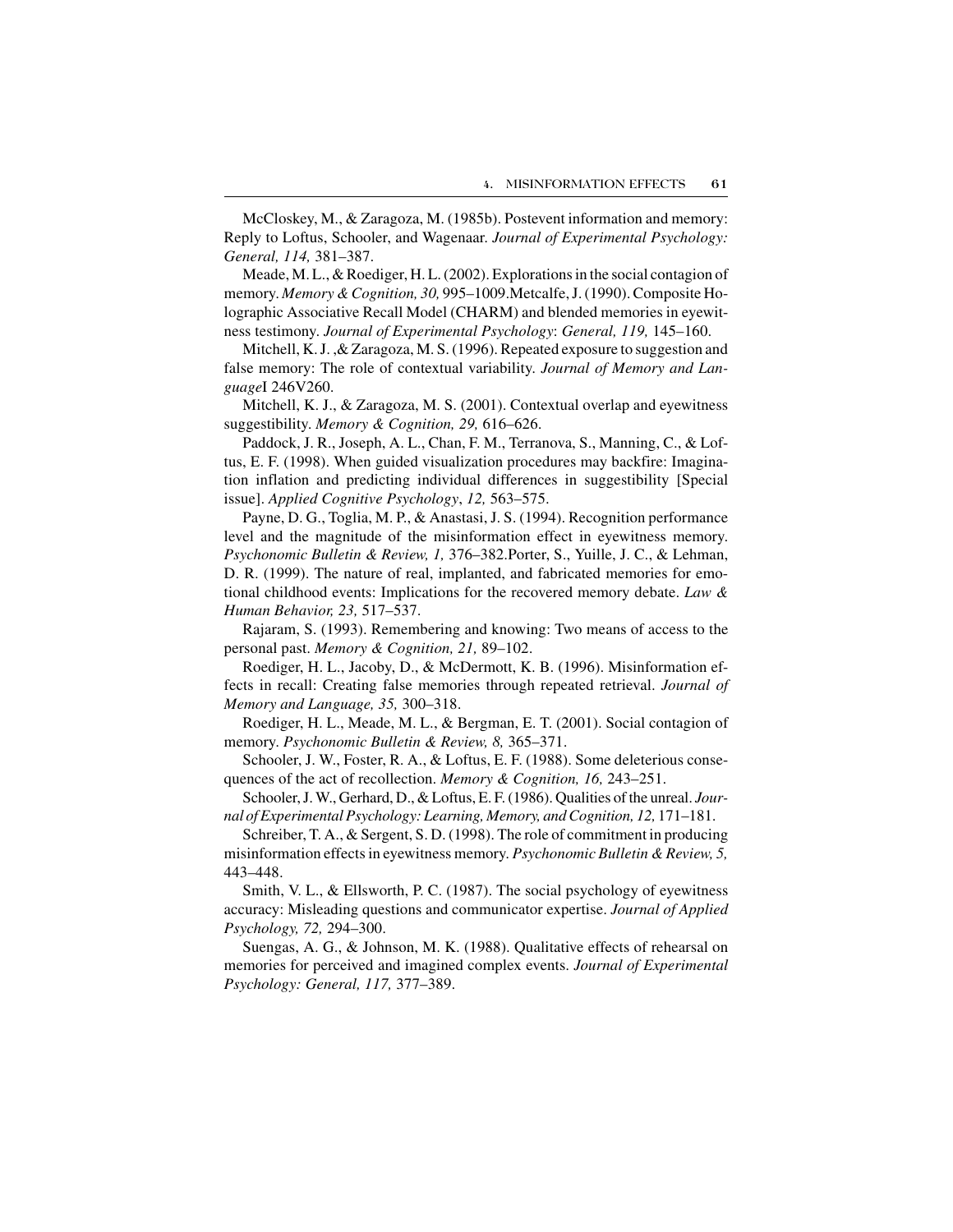Thomas, A. K., Bulevich, J. B., & Loftus, E. F. (2003). Exploring the role of repetition and sensory elaboration in the imagination inflation effect. *Memory & Cognition, 31,* 630–640.

Tousignant, J. P., Hall, D., & Loftus, E. F. (1986). Discrepancy detection and vulnerability to misleading postevent information. *Memory & Cognition, 14,* 329–338.

Tulving, E. (1985). Memory and consciousness. *Canadian Psychology, 26,* 1–12.

Tversky, B., & Tuchin, M. (1989). A reconciliation of the evidence on eyewitness testimony: Comments on McCloskey and Zaragoza. *Journal of Experimental Psychology: General, 118,* 86–91.

Underwood, J., & Pezdek, K. (1998). Memory suggestibility as an example of the sleeper effect. *Psychonomic Bulletin & Review, 5,* 449–453.

Vornik, L. A., Sharman, S. J., & Garry, M. (2003). The power of the spoken word: Sociolinguistic cues influence the misinformation effect. *Memory, 11,* 101–109.

Wells, G. L., & Bradfield, A. L. (1998). "Good, you identified the suspect": Feedback to eyewitnesses distorts their reports of the witnessing experience. *Journal of Applied Psychology, 83,* 360–376.

Windschitl, P. D. (1996). Memory for faces: Evidence of retrieval-based impairment. *Journal of Experimental Psychology: Learning, Memory, and Cognition, 22,* 1101–1122.

Zaragoza, M. S. (1991). Preschool children's susceptibility to memory impairment. In J. Doris (Ed.), *The suggestibility of children*'*s recollections* (pp. 27–39). Washington, DC: American Psychological Association.

Zaragoza, M. S., Dahlgren, D., & Muench, J. (1992). The role of memory impairment in children's suggestibility. In M. L. Howe, C. J. Brainerd, & V. F. Reyna (Eds.), *The development of long-term retention* (pp. 184–216). New York: Springer-Verlag.

Zaragoza, M. S., & Koshmider, J. W., III (1989). Misled subjects may know more than their performance implies. *Journal of Experimental Psychology: Learning, Memory, and Cogntion, 15,* 246–255.

Zaragoza, M. S., & Lane, S. M. (1994). Source misattributions and the suggestibility of eyewitness memory. *Journal of Experimental Psychology: Learning, Memory, &and Cogntion, 20,* 934–945.

Zaragoza, M. S., & Lane, S. M. (1998). Processing resources and eyewitness suggestibility. *Legal & Criminological Psychology*, *3*(Pt. 2)*,* 305–320.

Zaragoza, M. S., Lane, S. M., Ackil, J. K., & Chambers, K. L. (1997). Confusing real and suggested memories: Source monitoring and eyewitness suggestibility. In N. Stein, P. A. Ornstein, B. Tversky, & C. Brainerd (Eds.), *Memory for everyday and emotional events* (pp. 401–428). Mahwah, NJ: Lawrence Erlbaum Associates.

Zaragoza, M. S., & McCloskey, M. (1989). Misleading postevent information and the memory impairment hypothesis: Comment on Belli and reply to Tversky and Tuchin. *Journal of Experimental Psychology*: *General, 118,* 92–99.